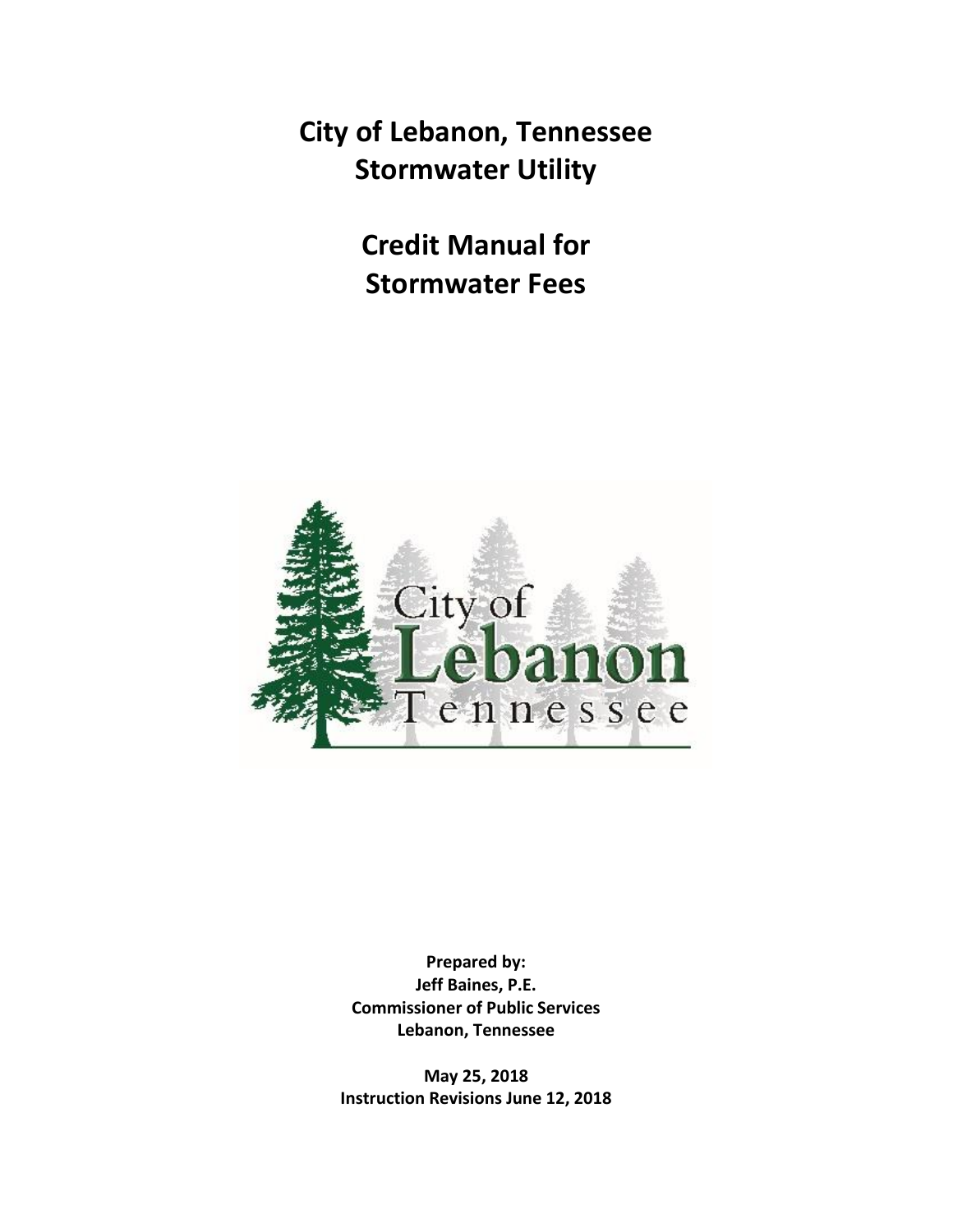# **TABLE OF CONTENTS**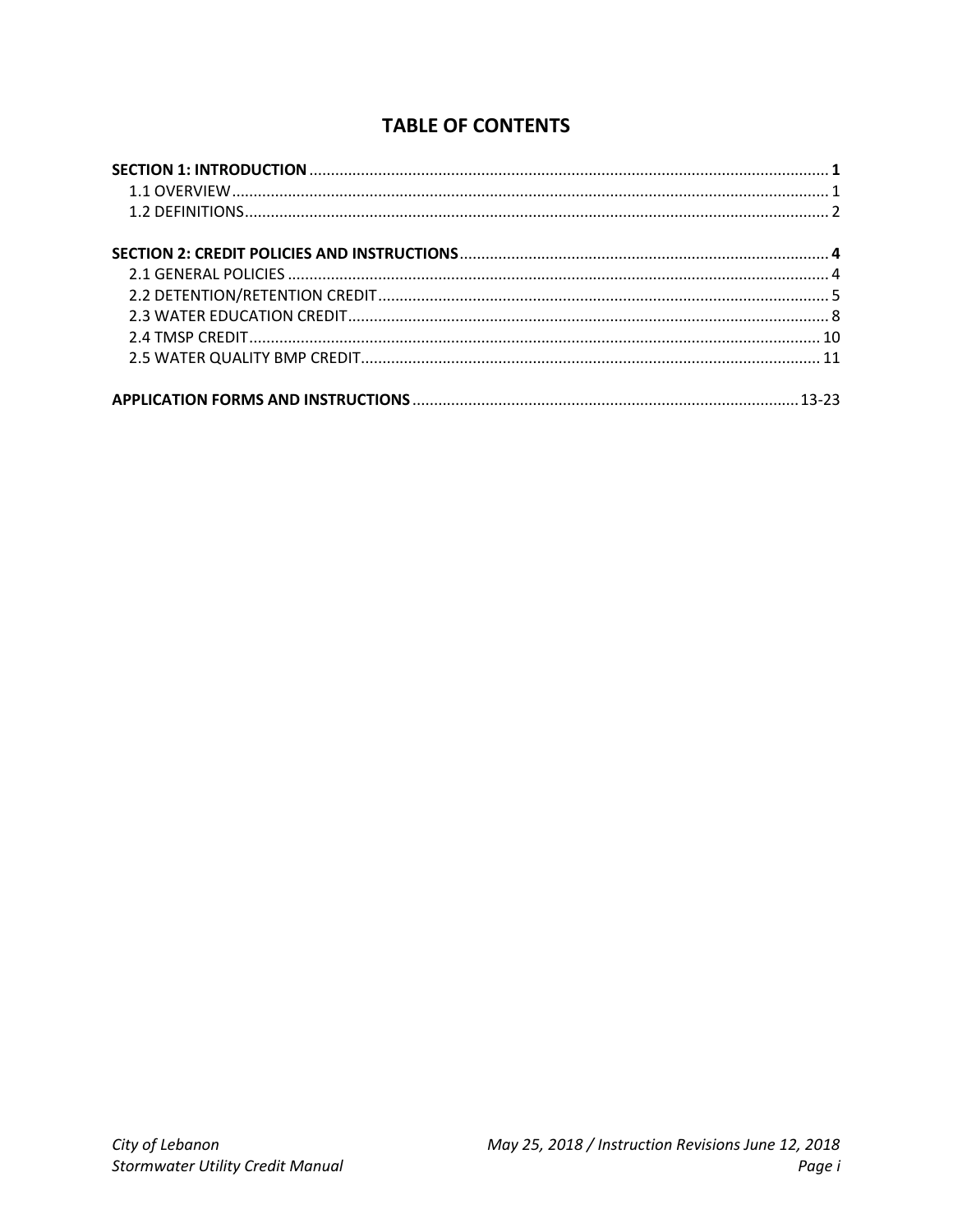### **SECTION 1: INTRODUCTION**

### **1.1 OVERVIEW**

In 2017, the City Council of the City of Lebanon, Tennessee, passed Ordinance No. 17-5503 which created a citywide stormwater utility within the Department of Public Services (formerly Public Works). The utility provides a stable and adequate source of revenue for the City of Lebanon's stormwater management program that allocates the costs of stormwater services across every stormwater "user" in the City of Lebanon (City) through a stormwater utility fee (or user fee). Each property that discharges stormwater to the City's stormwater system is charged a fee based on the amount of impervious surface area on the property. The stormwater fee that a property owner pays is directly proportional to the impervious area found on the property according to the attached rate schedule.

The Department of Public Services has developed a system of credits for stormwater service customers who undertake specific, approved actions that reduce the impact of stormwater runoff on the public stormwater system, or provide an ongoing public benefit related to stormwater management. A credit is an ongoing reduction in the fee. This manual details the policies and procedures for stormwater utility credits.

The four (4) different stormwater fee credits that will initially be offered in the City are summarized in the following pages. The credits that are available for non-single-family residential properties are:

- Detention/Retention Credit;
- Water Education Credit;
- Tennessee Stormwater Multi-Sector General Permit (TMSP) Credit; and
- Water Quality Best Management Practices (BMP) Credit.

To qualify for any of the credits, the stormwater utility customer must fill out a credit application form and submit it to the Commissioner of Public Services. The application will be evaluated to determine the amount of credit that the parcel is entitled.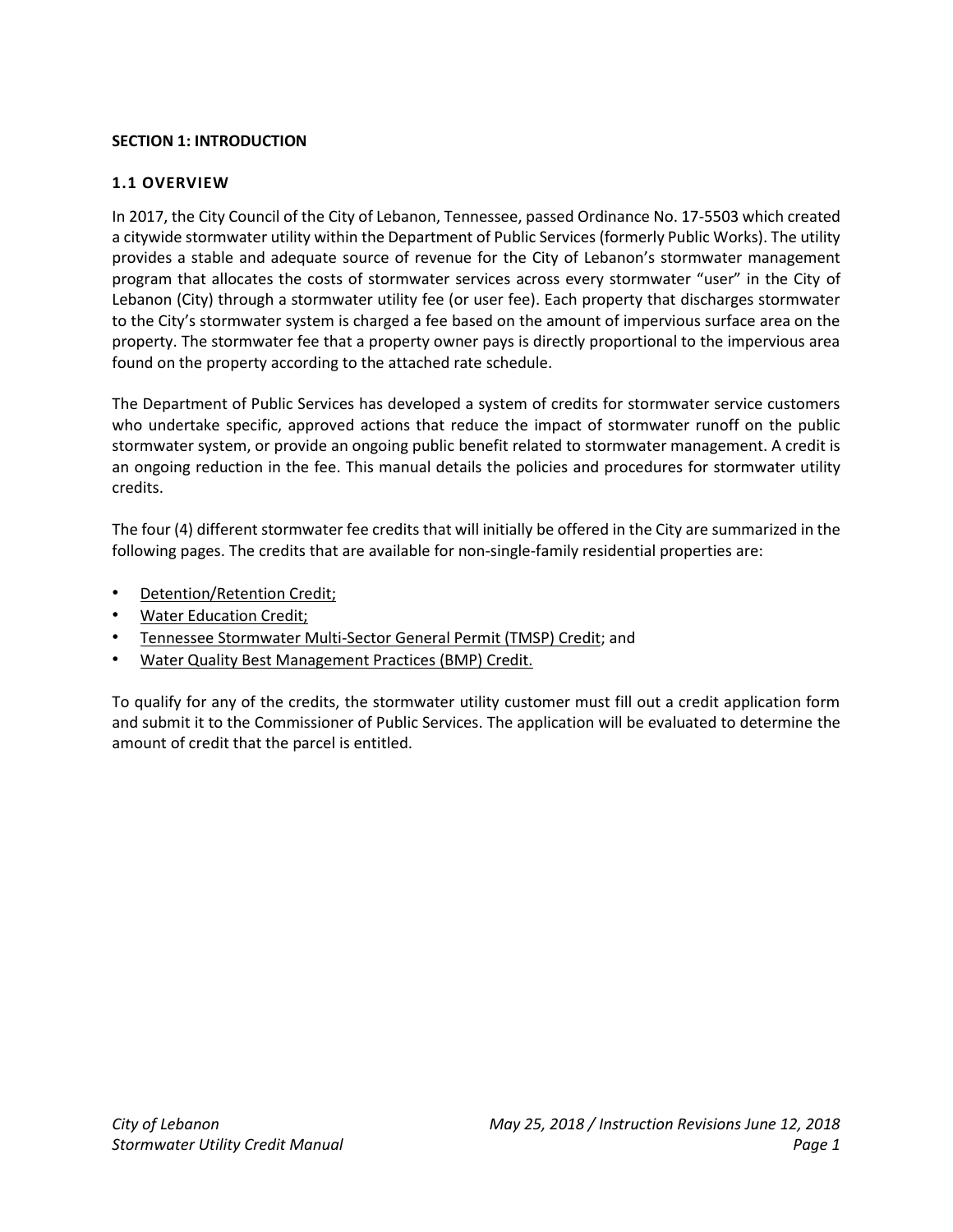### **1.2 DEFINITIONS**

**Best Management Practices (BMP):** Schedules of activities, prohibitions of practices, maintenance procedures, and other management practices to prevent or reduce the discharge of pollutants to the municipal separate storm sewer system. BMPs also include treatment requirements, operating procedures, and practices to control site runoff, spillage, or leaks, sludge or waste disposal, or drainage from raw material storage.

**Credit:** A credit is an ongoing reduction in a property's stormwater normally calculated fee given for certain qualifying activities that reduce the impact of increased stormwater runoff resulting from development, or provide an ongoing public benefit related to stormwater management.

**Detention facility:** A detention facility is a stormwater structure, by means of a single control point, which provides temporary storage of stormwater runoff in ponds, parking lots, depressed areas, rooftops, buried underground vaults or tanks, etc., for future release, and is used to delay and attenuate peak flow. Detention facilities are subject to review and approval by the City Engineering Services Director in accordance with City requirements.

**Impervious areas:** Impervious surfaces are areas on a property that prevent or impede the infiltration of stormwater into the soil at the same rate as natural or pre-developed conditions. Common impervious areas may include, but are not limited to: rooftops, sidewalks, walkways, patio areas, driveways, parking lots, storage areas, compacted gravel or soil surfaces, awnings (and other fabric or plastic coverings), and any other surface that prevents or impedes the natural infiltration of stormwater runoff.

**Non-single-family residential property:** Non-single-family residential properties are parcels of developed land that cannot be classified as single-family residential properties. Non-single-family residential properties include, but are not limited to: commercial properties, industrial properties, public buildings and other structures, storage buildings and storage areas covered with impervious surfaces, parking lots, parks, recreation properties, cemeteries, public and private schools, colleges and universities, churches, research stations, hospitals, healthcare and convalescent centers, airports, agricultural lands covered by impervious surfaces, water reservoirs, water and wastewater treatment plants, and multiple dwelling unit residential properties that do not meet the definition of single-family residential property.

**Retention facility:** A retention facility is a stormwater facility that provides storage of stormwater runoff and is designed to eliminate subsequent surface discharges. These facilities are effective in reducing downstream flooding because they do not allow discharge of stormwater runoff to downstream locations except in extreme flood events where the storage volume of the facility is exceeded. Retention facilities can also be effective in reducing stormwater pollution since the pollutants contained in stormwater are not released downstream. Retention facilities are subject to review and approval by the City Engineering Services Director in accordance with City requirements.

**Single-family residential property:** Single-family residential properties are developed land containing one structure which is not attached to another dwelling and which is designed for occupancy by one family. These may include houses, manufactured homes, and mobile homes located on one or more individual lots or parcels of land. For purposes of the stormwater utility, properties that are designed as a singlefamily residence but are used for commercial purposes are considered single-family residential so long as the property does not have additional impervious areas, such as parking spaces, impervious surfaced playgrounds, or structures or additions to the building.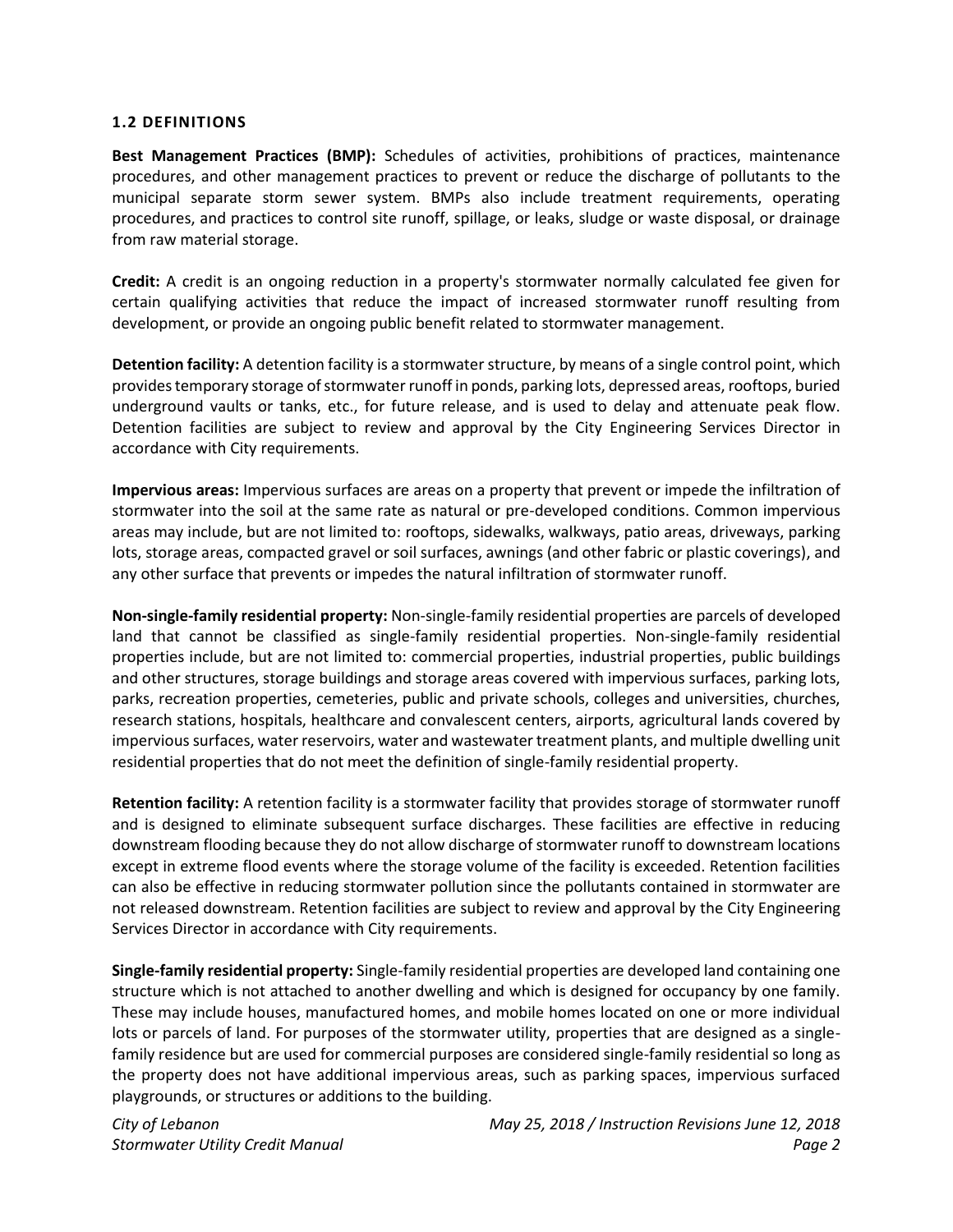**Stormwater:** Stormwater is rainfall runoff, snowmelt runoff, and surface runoff and general drainage related to a precipitation event.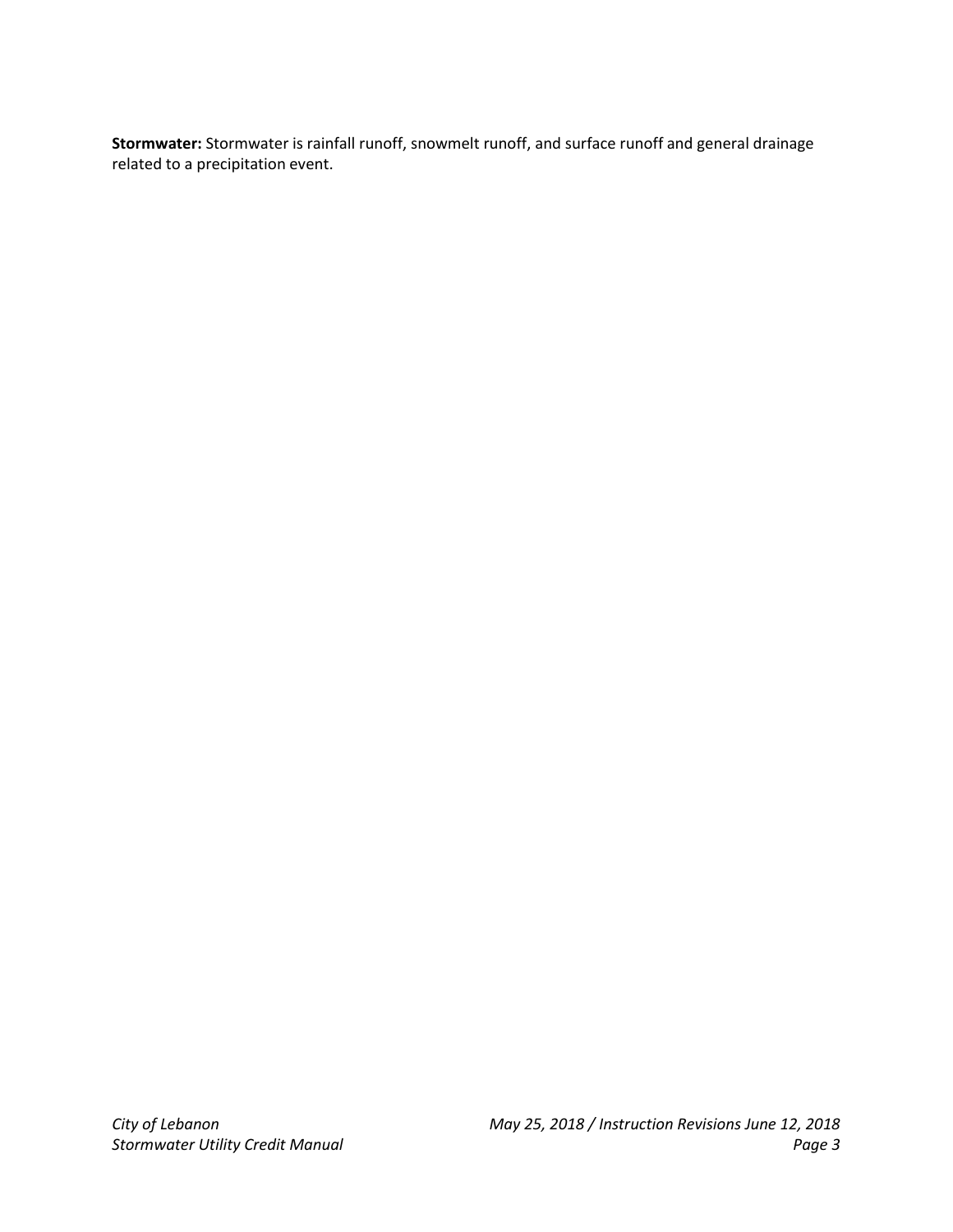### **SECTION 2: CREDIT POLICIES AND INSTRUCTIONS**

### **2.1 GENERAL POLICIES**

There are certain conditions that must be met and applications that must be completed that will determine what properties qualify for a credit and for what amount of credit. General policies for stormwater utility credits are listed below. See the following pages for policies, details, and special circumstances that may be specific to individual credits.

- Credit is given to eligible properties only, as described in the credit policies presented in this manual and/or in the credit application(s).
- It is the responsibility of the property owner (or his/her designee) to apply for stormwater credits, and to provide the necessary substantiating information with the credit application, as described herein.
- Credit applications are available at lebanontn.org. Click on Government, Departments, and then Stormwater Utility Quick Links. Questions regarding credits should be referred to the Commissioner of Public Services or his designee. Although the department staff is happy to answer questions, they are not responsible for initiating, performing engineering calculations, or otherwise assisting with the preparation of credit applications. Email questions to [richard.baldwin@lebanontn.org](mailto:richard.baldwin@lebanontn.org) or [jeff.baines@lebanontn.org.](mailto:jeff.baines@lebanontn.org)
- The Department of Public Services will only review complete credit applications. The review will be performed within four (4) weeks after a complete application is submitted. If approved, the credit will be applied in the next month after approval.
- Any approved credit application received by October 1, 2018, will apply retroactively to:
	- 1. the date of the initiation of user fee billing by the stormwater utility for existing developed property; or,
	- 2. the date of initiation of billing for new construction.
- After October 1, 2018, the utility will not refund any portion of the stormwater fees paid prior to the approval of an applicant's credit application.
- Multiple credits can be given to eligible properties. However, the total credit available to any one property is 50% of the stormwater fee.

Credits are maintained on a property as long as the activity is being performed in accordance with City requirements, or the stormwater facility is properly functioning in accordance with applicable City codes and ordinances, or the policies stated herein.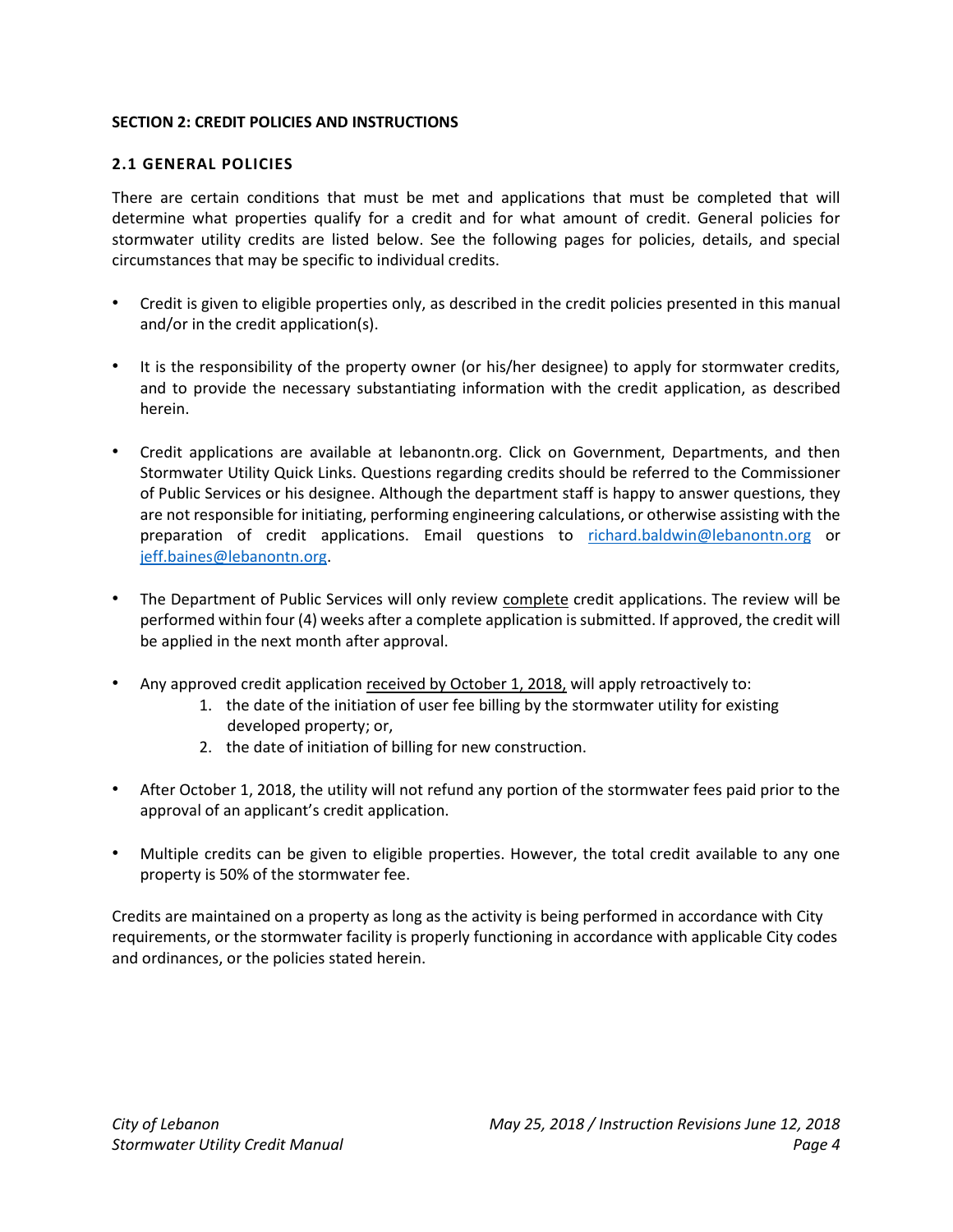### **2.2 DETENTION/RETENTION CREDIT (Maximum Credit 35%)**

The detention/retention credit is available only to businesses, industries, and other non-residential properties that discharge stormwater to a detention or retention facility. When constructed and maintained properly and in appropriate locations, stormwater detention and retention facilities reduce the peak flow and/or volume of runoff from a property, thereby alleviating downstream flooding. However, when constructed in an inappropriate location, or when left un-maintained, these facilities can aggravate drainage problems.

The policies specific to the detention/retention credit listed below.

### **CREDIT CRITERIA:**

- 1. A detention/retention credit will be available to *non-single-family residential (NSFR)* properties that have onsite stormwater detention and retention ponds designed to control the peak stormwater runoff rate or runoff volume in accordance with the City Stormwater Ordinance and policies.
- 2. A homeowner's association may apply for a credit for a detention/retention pond that serves their neighborhood. The credit will be applied to any common area within the neighborhood that receives a stormwater utility bill. Credits will not be applied to single-family residential fees.
- 3. Sufficient information must be supplied to the Commissioner of Public Services or his designee to verify that the controls meet the following criteria: the peak runoff rate under developed conditions must be less than, or equal to, the peak runoff rate for the same property under undeveloped conditions.
- 4. Credit applications for new construction may be submitted to the Commissioner of Public Services or his designee at any time during the construction process. However, the credit will not be approved based on site plans alone. The credit application requires that the detention/retention facility must be constructed and working in proper operating condition.
- 5. The total credit percentage is dependent on the magnitude of stormwater control provided by the facility. A 10% credit to the assessed stormwater fee will be given if the 2, 5, and 10-year storm events are controlled to pre-development peak flows. An additional 10% credit to the assessed stormwater fee will be given if the 25-year storm event is controlled. An additional 15% credit to the assessed stormwater fee will be given if the 50 and 100-year storm events are controlled. Maximum credit is 35%.
- 6. Credit will also be considered, on a case-by-case basis, for other types of facilities, activities, or control devices that restrict and control the volume and/or peak flow related impacts of a property's stormwater runoff on the municipal stormwater system, providing sufficient technical justification is submitted in the application package to make such determinations.
- 7. A credit shall only be applied to that portion of the property served by the stormwater facility.
- 8. All detention/retention facilities for which credit is applied must be working in proper operating condition at the time that the application is submitted.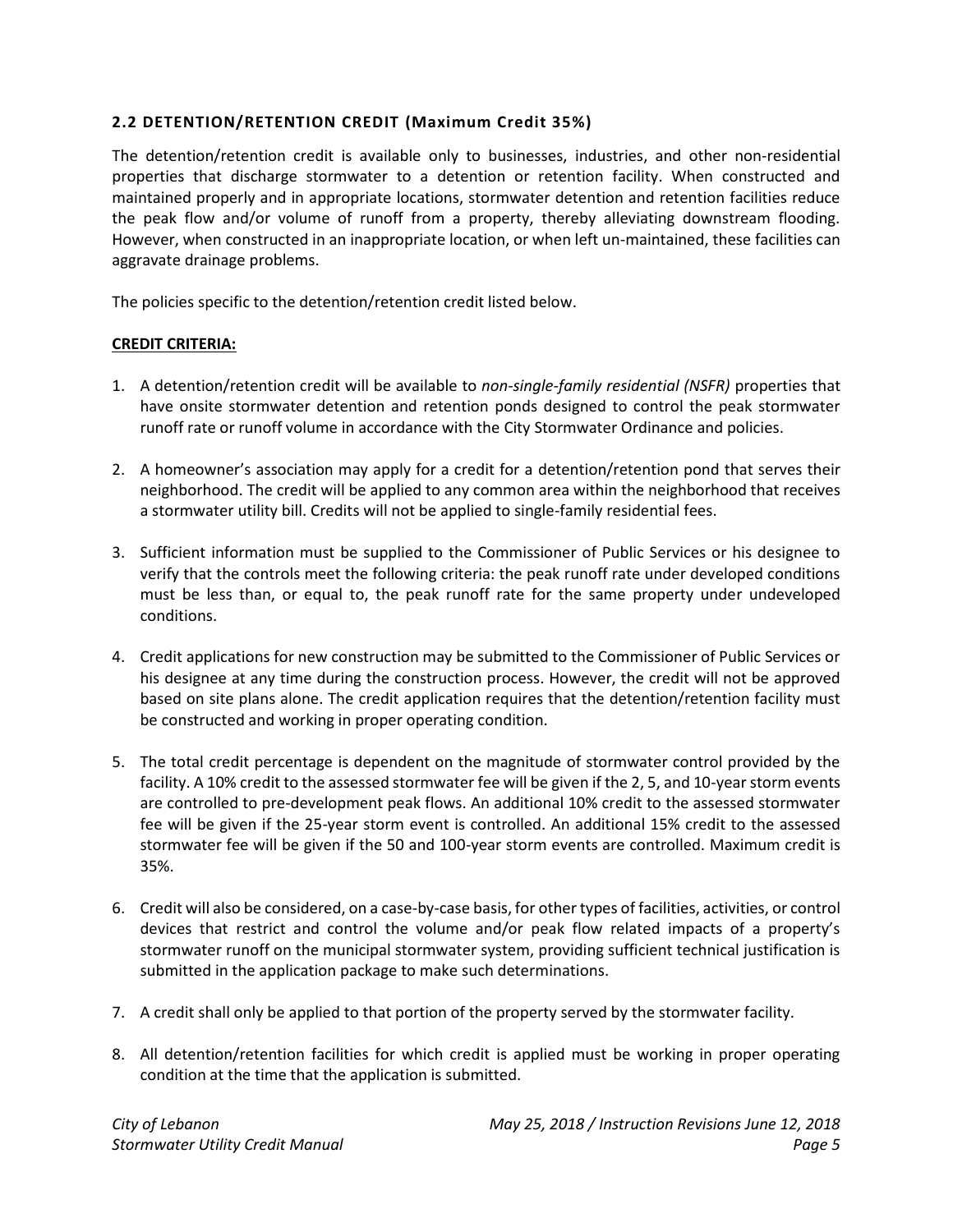### **OWNERSHIP AND MAINTENANCE REQUIREMENTS:**

- 9. The facilities must be owned, operated and maintained, either on-site or by record of agreement, by the applicant. The applicant must provide documentation of the activities that will occur in order to inspect and maintain the facility to the standards presented herein.
- 10. In the event that the stormwater facility is not located on the property owned or operated by the applicant, the applicant must provide a copy of a record agreement between the applicant and the owner of the off-site facility stating that the applicant is responsible for maintaining all or a portion of the facility and that the owner understands that the applicant will receive the stormwater fee credit for the facility. In addition, the owner of the off-site parcel should provide a letter to the Commissioner of Public Services indicating that he/she is in agreement with the information contained in the application for credit.
- 11. The stormwater detention/retention facilities must be operated and maintained in proper condition to control the peak runoff rate as presented above, in accordance with the maintenance standards presented in this manual. If the applicant does not operate and maintain the facility as required, the credit will be discontinued.
- 12. In order for stormwater retention and detention facilities to operate as they were intended, maintenance must be routinely performed. Improperly maintained stormwater facilities do not reduce stormwater impacts effectively and are therefore ineligible for credit. The following items are the basic minimum maintenance requirements for all applicable stormwater facilities:
	- a. Sediment shall be removed when approximately 20% of storage volume of the facility is filled.
	- b. Sediment traps, if existing, shall be cleaned out when filled.
	- c. No woody vegetation shall be allowed to grow on the embankment without special design provisions.
	- d. Debris shall be removed from blocking inlet and outlet structures and from other areas of potential clogging (i.e., weirs, pipes, grates, etc.). This is especially important after major storms. Extended detention control devices should be checked often for debris accumulation and clogging.
	- e. The control structures shall remain unaltered and be kept structurally intact, free from erosion, and functioning as originally designed.
	- f. No standing water is allowed within detention basins or above the retention pool in combined retention/detention facilities. Detention ponds must drain completely.
	- g. The facility must be properly vegetated (no bare soil or eroding areas), but not overgrown.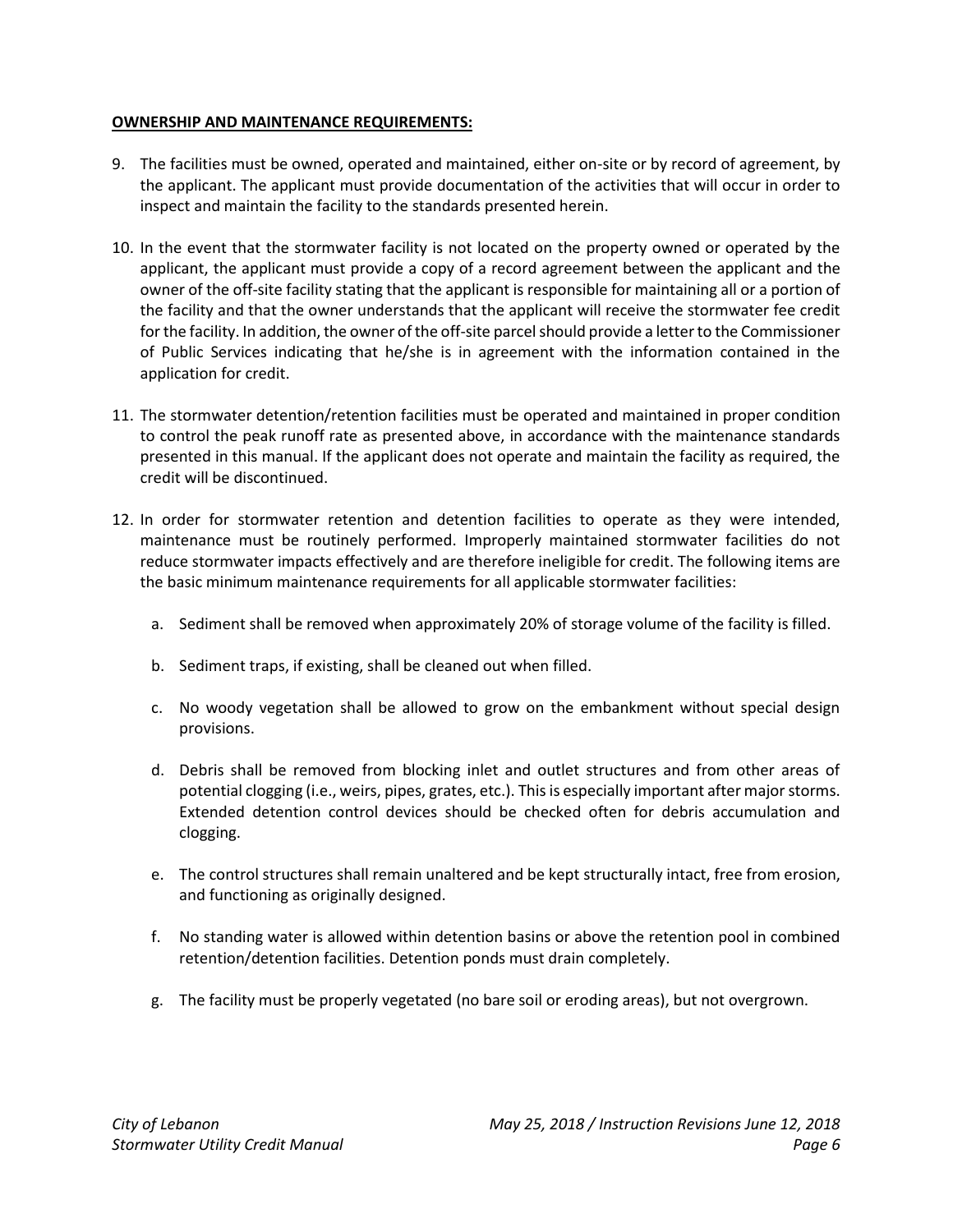### **CREDIT APPLICATION AND APPROVAL PROCESS:**

- 13. Credit applications must include hydrologic calculations demonstrating the stormwater facility effectiveness based on a routed hydrologic study through the site using the techniques presented in City stormwater development standards and regulations. The applicant shall utilize hydrologic modeling software pre-approved by the City Engineering Services Director.
- 14. All engineering calculations and drawings shall be prepared, sealed and stamped by a professional engineer registered to design stormwater management facilities in the State of Tennessee (State).
- 15. If all requirements and conditions of this section are met, the credit will be available upon successful completion of the credit application process and approval of an on-site City inspection.
- 16. Credit applications for new developments can occur as part of the normal development plan review procedures. The completed credit application should accompany the grading and drainage plan for the site.
- 17. For the detention/retention and water quality BMP credits, a right-of-entry or easement, as applicable, must be granted to the City in order for the City to review and approve the credit, and to perform occasional inspections to see that the stormwater management facility is maintained and operating as designed. Right-of-entry is granted via the applicant's or property owner's signature on the credit application.
- 18. To apply for detention/retention credit, complete and submit Detention/Retention Credit Application (Form A), Stormwater Facility Information (Form B), Stormwater Facility Information (Form C), and Checklist for Detention/Retention Credit Application. See Applications Forms and Instructions (page 13).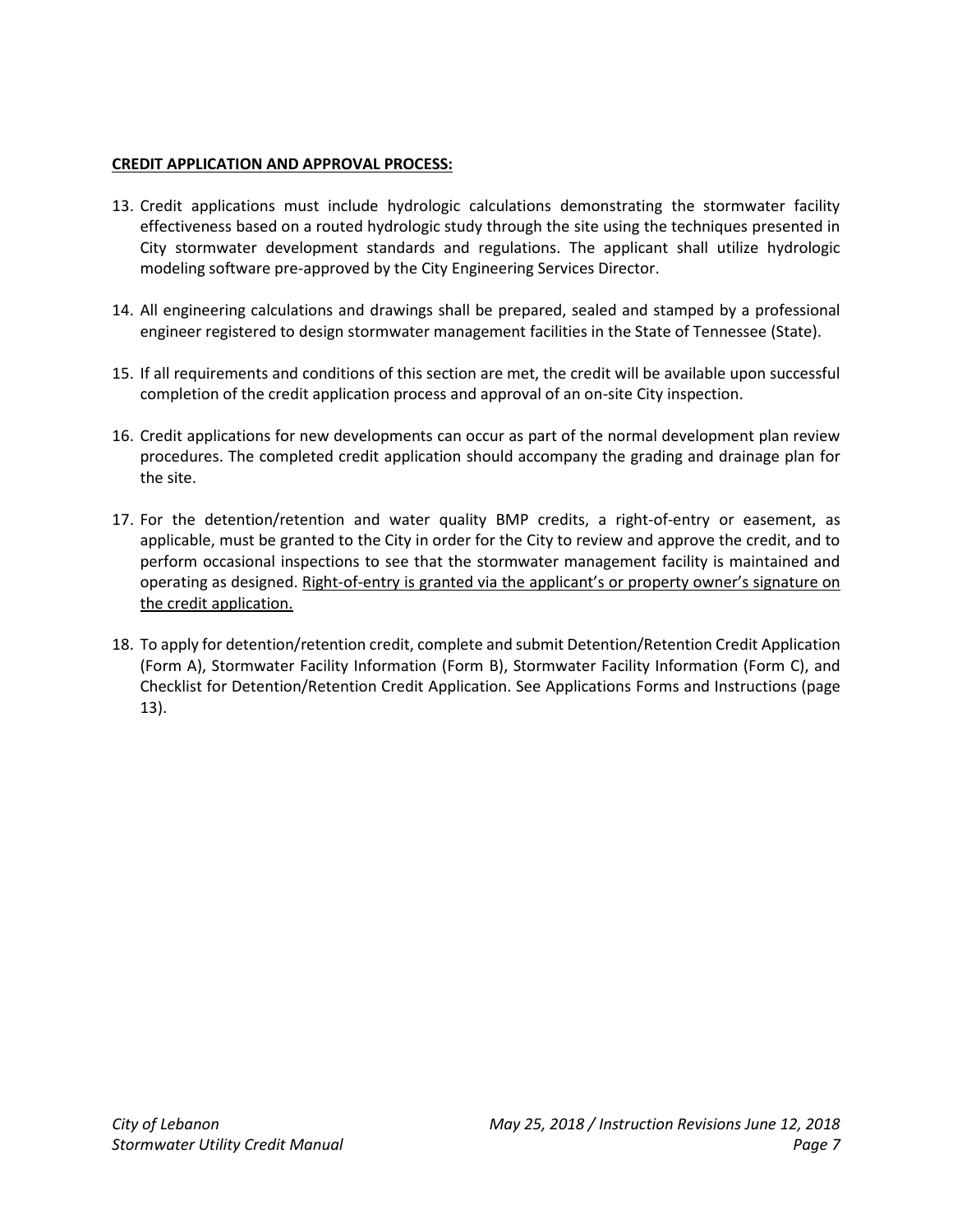### **2.3 WATER EDUCATION CREDIT (Maximum Credit 25%)**

The water education credit is available to schools that educate and inform their students about the importance of our surface and groundwater resources using the Project Wet (or similar) educational program. The goal is to reach all students with this information once between grades 4 and 6 and once between grades 9 and 12. The rationale behind this credit is that the information provided by the school will translate into appreciation and stewardship of water resources and thereby reduce negative impacts (usually pollutant impacts) on local streams, ponds, and lakes that can result from uniformed citizens.

Policies specific to the water education credit are as follows:

- 1. The water education credit is available to colleges and elementary, middle, and high schools (both public and private) located in the City of Lebanon.
- 2. The school must teach a water resources-based curriculum that is approved by the Commissioner of Public Services. The City encourages creative lesson planning to develop other unique and interactive methods that increase awareness of stormwater pollution, educate youth and adults about the importance of water quality, and promote good stewardship of water resources. To receive approval, a school representative (or school official authorized to develop such curriculum) shall meet with the Commissioner and Stormwater Staff to review and approve of materials being presented in the classroom prior to those materials being presented. The Commissioner will base approval on the sufficiency of the curriculum to meet State standards for City compliance with the NPDES Phase II MS4 permit.
- 3. The water education credit will be approved on an annual basis for education activities that were performed in the previous school year. Credit received for the prior year's educational activities will be shown on the monthly utility bill over a twelve-month period, starting on the September bill following the school year during which the activities were performed or by a letter to the superintendent of schools, school president, etc., as appropriate.
- 4. The water education credit requires submittal of both an application and an annual report to the Commissioner of Public Services. The application shall be completed annually, and requires a description of the educational program, list of educational tools used, estimated number of students that will/have receive the education, and the length of the educational program. Staff would like to discuss the option to be present at one or two lessons or activities.
- 5. Credit approval must be renewed each year via approval of an annual report. The annual report must be submitted after the end of the school year, but prior to August 1. It must provide an accurate accounting of the education activity performed as described in the application, including the number of students that received the education. Photographs and other supporting information are encouraged to be included with the annual report to demonstrate how lessons are presented.
- 6. Approvals of both the credit application and annual report will result in a maximum 25% credit to the assessed fee. The credit will be applied only to the school property(s) where the curriculum is taught (e.g., if the curriculum is taught only at Sam Houston Elementary School, the credit will be applied only to that property, not the entire Lebanon Special School District system).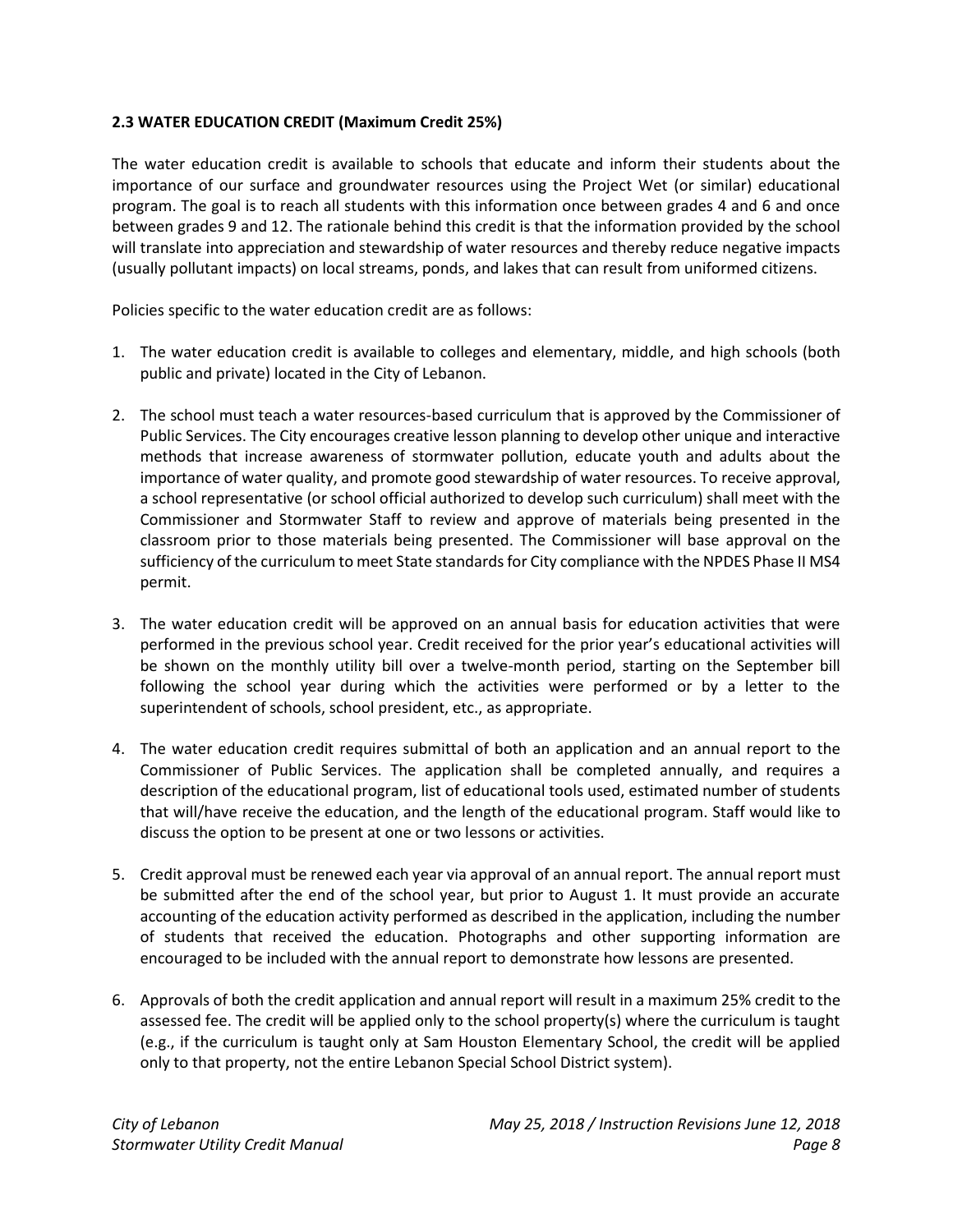7. To apply for water education credit, complete and submit Water Education Credit Application (page 19).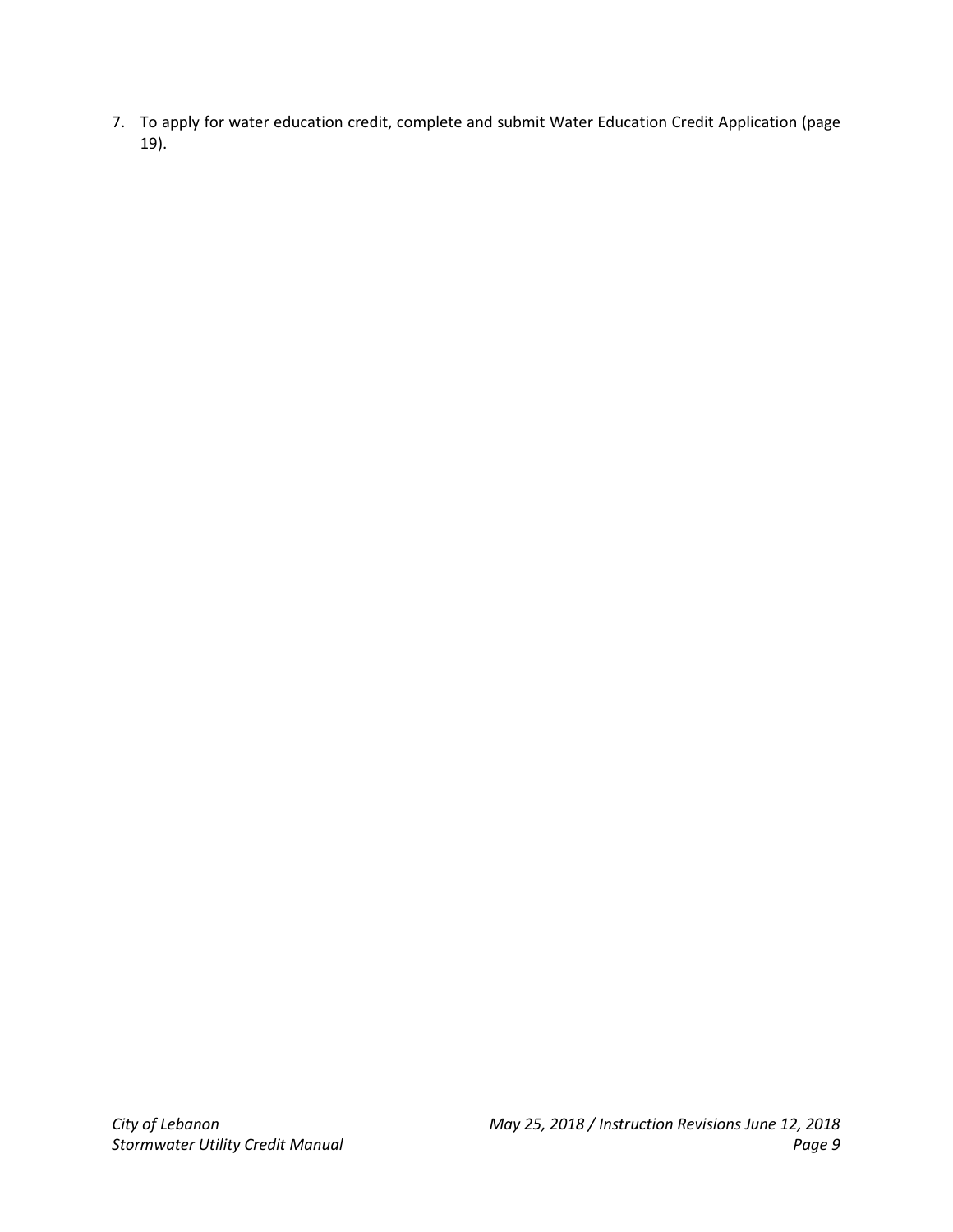### **2.4 TMSP CREDIT (Maximum Credit 10%)**

Policies specific to the Tennessee Stormwater Multi-Sector General Permit (TMSP) credit are listed below:

- 1. The TMSP credit is available to *non-single-family residential properties* that have and maintain a current TMSP for all appropriate facilities.
- 2. Properties approved for the TMSP credit will receive a 10% credit to the assessed stormwater utility fee for that property.
- 3. The property will receive the TMSP credit only for the duration of the active TMSP permit. The property owner must re-apply for the TMSP credit each time that the TMSP is renewed with the State.
- 4. To obtain this credit, the property owner must provide:
	- a. A completed TMSP credit application form;
	- b. A copy of the latest Notice of Intent (NOI) for the permit;
	- c. A copy of the current Notice of Coverage (NOC) for the TMSP, as delivered to the facility owner by the State Department of Environment and Conservation (TDEC). The NOC must indicate the date of permit coverage;
	- d. A copy of the facility's Stormwater Pollution Prevention Plan (SWPPP).
- 5. To apply for TMSP credit, complete and submit TMSP Credit Application (page 20).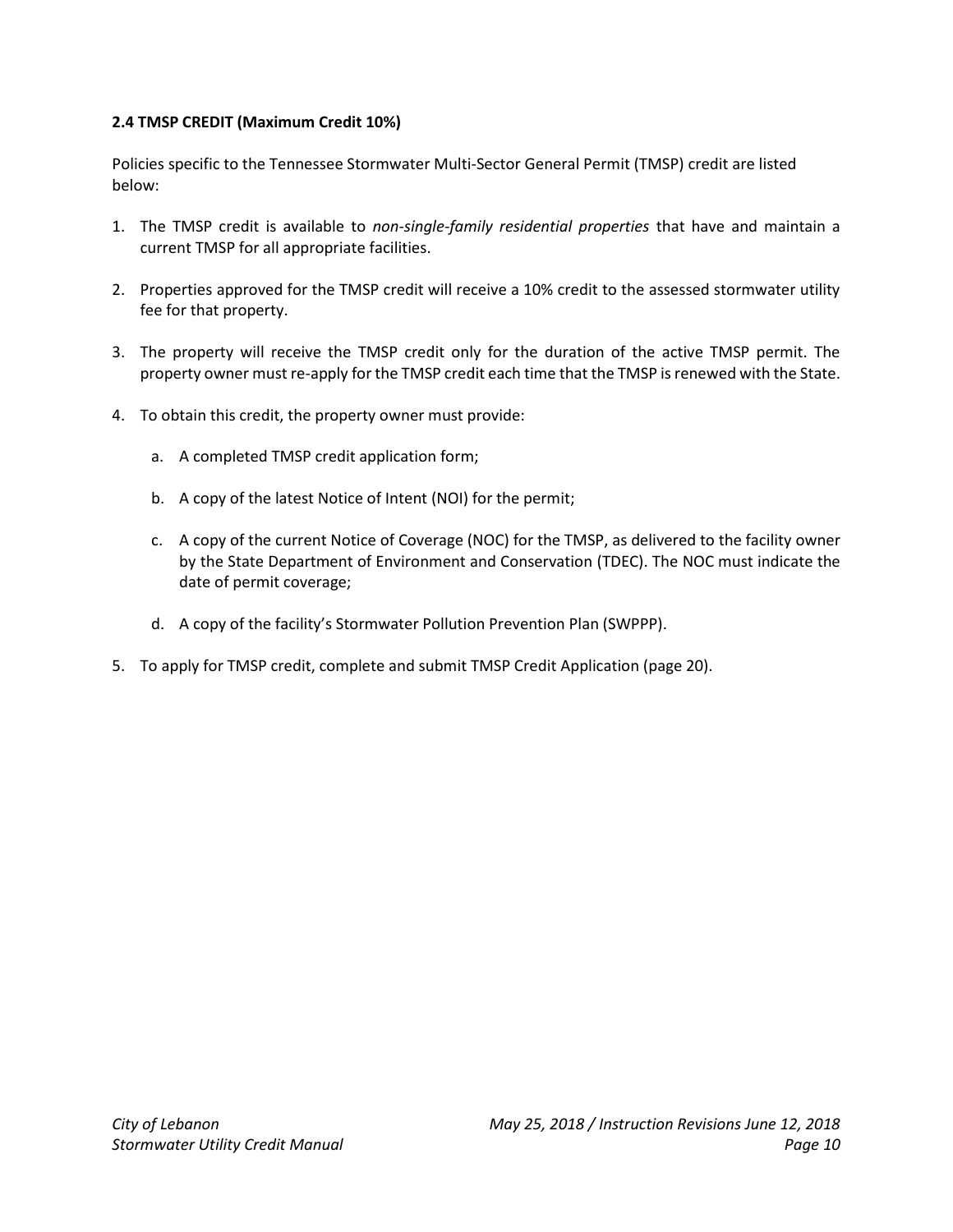### **2.5 WATER QUALITY BMP CREDIT (Maximum Credit 15%)**

The water quality Best Management Practices (BMP) credit is available to non-single-family residential properties that implement water quality BMPs that can assist the City in meeting requirements of the City's federally-mandated National Pollutant Discharge Elimination System (NPDES) Phase II permit.

Lebanon's compliance with the NPDES Phase II permit requires that the City implement strategies to reduce pollutants in local streams and waterbodies. According to the TDEC, the major pollutant found in Tennessee's streams/Lebanon's streams is silt, caused by discharges from developed and/or developing areas. In stormwater, silt is a pollutant that is often captured under the umbrella term of Total Suspended Solids (TSS). Therefore, in support of the City's NPDES Phase II compliance initiatives, the water quality BMP credit is available for those privately-owned and maintained BMPs that can reduce silt levels in postconstruction stormwater discharges.

Specific policies for the water quality BMP credit are listed below.

- 1. A 15% credit against the stormwater fee is available for *non-single-family residential (NSFR)* properties that incorporate structural post-construction stormwater quality practices presented in the *Tennessee Guide to the Selection & Design of Stormwater Best Management Practices* (TDEC, 2003). (See link to guide on City of Lebanon website.) These practices must be approved by the City prior to implementation.
- 2. A homeowner's association may apply for a credit for one or more structural BMPs that serve their neighborhood. The credit will be applied to any common area within the neighborhood that receives a stormwater utility bill. Credits will not be applied to single-family residential fees.
- 3. The credit shall only be applied to that portion of the property served by the water quality BMP(s).
- 4. The maximum water quality BMP credit that can be obtained for any one property shall be 15%. Credits may range from 5% to 15% as determined by the Commissioner of Public Services.
- 5. Credit will also be considered, on a case-by-case basis, for other types of facilities, activities, or control devices that are not presented in the *Tennessee Guide to the Selection & Design of Stormwater Best Management Practices.* The applicant must provide sufficient technical justification to prove that the proposed BMP is appropriate for removal of 80% of TSS (e.g., silt) from the first flush volume (first one-inch rainfall). Such proof must include independent field data collected by non-biased party(s) other than the BMP manufacturer.
- 6. The water quality BMP(s) must be owned, operated, and maintained, either onsite or by record of agreement, by the applicant.
- 7. The water quality BMP(s) must be maintained in proper operating condition as designed and constructed. If the applicant does not maintain the BMP(s) as required, the credit will be discontinued. The City is not responsible for maintenance of BMPs on private properties, including open space, common areas, natural areas, greenways, stream buffers, and other, similar, non-structural BMPs. The City is not responsible for the aesthetic maintenance of any BMP, such as mowing or landscaping.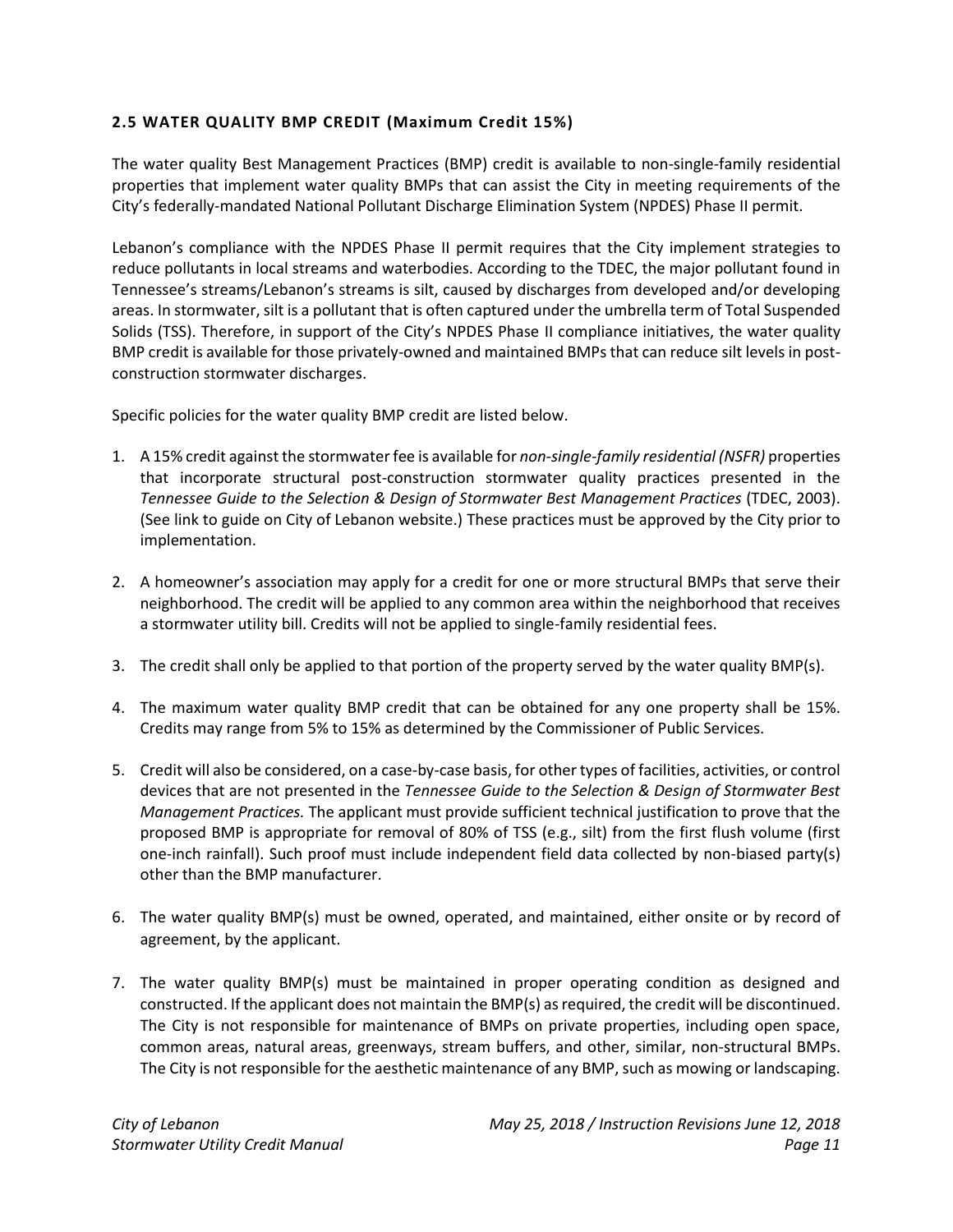- 8. If all requirements and conditions of this section are met, the credit will be available upon successful completion of the credit application process and onsite City inspection. The credit shall remain in force as long as the BMP(s) is maintained in satisfactory condition.
- 9. All engineering calculations and drawings used to apply for the water quality BMP credit shall be prepared, sealed, and stamped by a professional engineer registered to design stormwater management facilities in the State, and shall be sufficient for full review of the control.
- 10. The criteria, requirements, and policies for the water quality BMP credit may be re-evaluated by the Commissioner of Public Services at the time that the City's NPDES Phase II permit is renewed.
- 11. To apply for water quality BMP credit, complete and submit Water Quality BMP Credit Application Form D, Water Quality BMP Credit Application Form E, and Water Quality BMP Credit Application Form F (pages 21-23).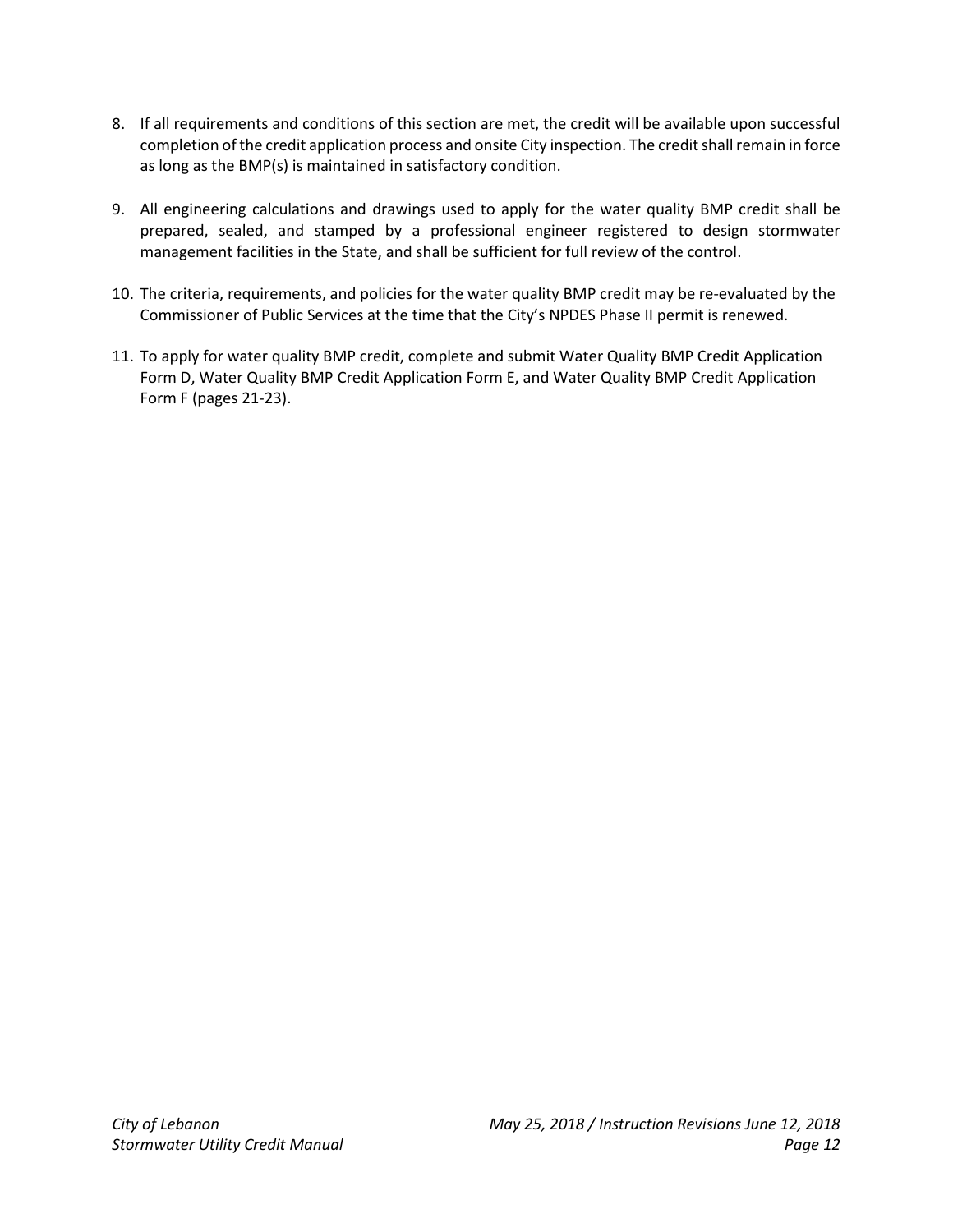# **APPLICATION FORMS AND INSTRUCTIONS**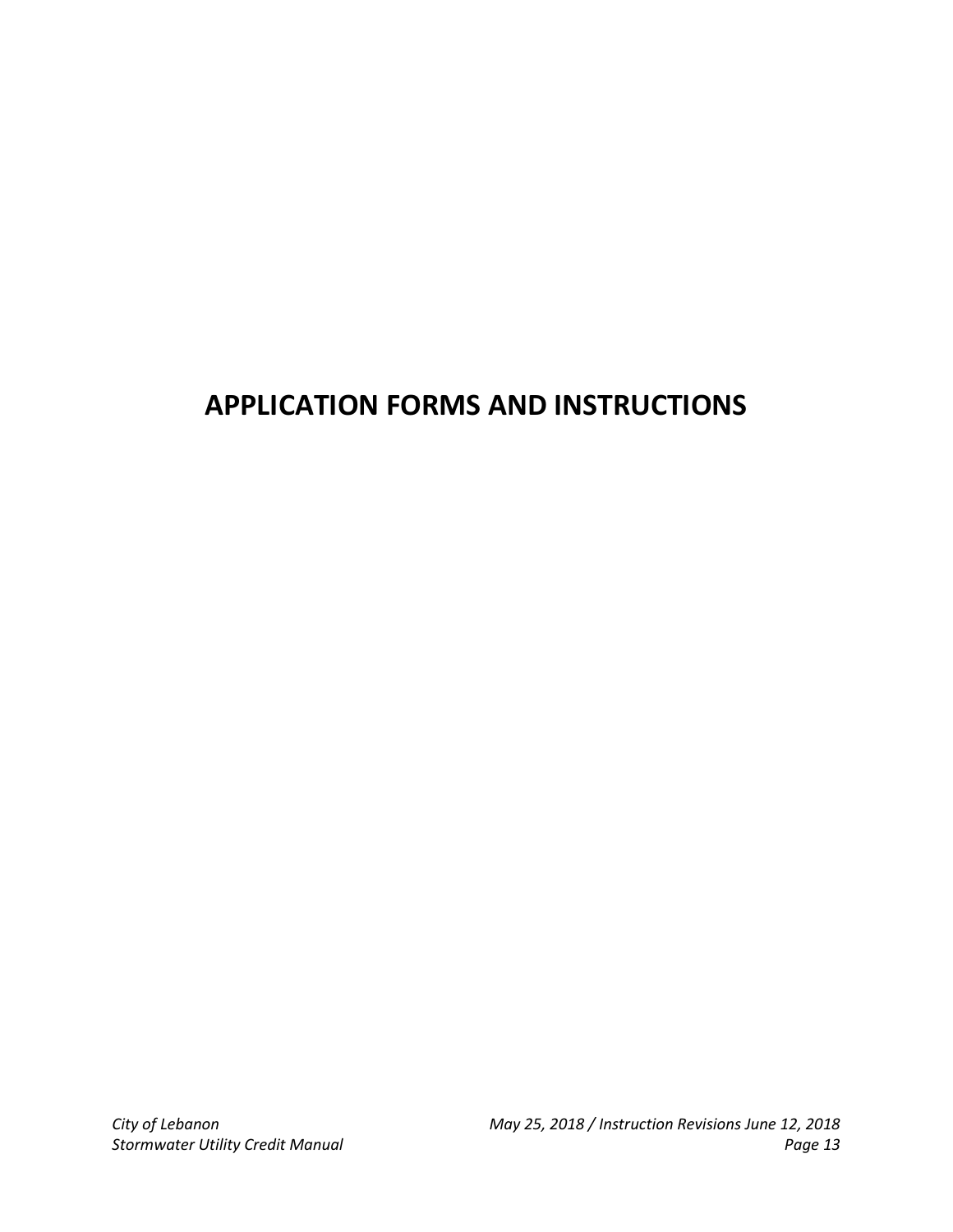

# **City of Lebanon, Tennessee Detention/Retention Credit Application (Form A)**

| How many detention/retention facilities are being submitted for credit? ___________________________                                                                                                                                                                                                                                                                                                                                                                                                                                                                                                                                                                                                                                             |  |  |  |
|-------------------------------------------------------------------------------------------------------------------------------------------------------------------------------------------------------------------------------------------------------------------------------------------------------------------------------------------------------------------------------------------------------------------------------------------------------------------------------------------------------------------------------------------------------------------------------------------------------------------------------------------------------------------------------------------------------------------------------------------------|--|--|--|
| <b>Property Information</b>                                                                                                                                                                                                                                                                                                                                                                                                                                                                                                                                                                                                                                                                                                                     |  |  |  |
|                                                                                                                                                                                                                                                                                                                                                                                                                                                                                                                                                                                                                                                                                                                                                 |  |  |  |
|                                                                                                                                                                                                                                                                                                                                                                                                                                                                                                                                                                                                                                                                                                                                                 |  |  |  |
|                                                                                                                                                                                                                                                                                                                                                                                                                                                                                                                                                                                                                                                                                                                                                 |  |  |  |
|                                                                                                                                                                                                                                                                                                                                                                                                                                                                                                                                                                                                                                                                                                                                                 |  |  |  |
|                                                                                                                                                                                                                                                                                                                                                                                                                                                                                                                                                                                                                                                                                                                                                 |  |  |  |
|                                                                                                                                                                                                                                                                                                                                                                                                                                                                                                                                                                                                                                                                                                                                                 |  |  |  |
|                                                                                                                                                                                                                                                                                                                                                                                                                                                                                                                                                                                                                                                                                                                                                 |  |  |  |
|                                                                                                                                                                                                                                                                                                                                                                                                                                                                                                                                                                                                                                                                                                                                                 |  |  |  |
|                                                                                                                                                                                                                                                                                                                                                                                                                                                                                                                                                                                                                                                                                                                                                 |  |  |  |
|                                                                                                                                                                                                                                                                                                                                                                                                                                                                                                                                                                                                                                                                                                                                                 |  |  |  |
| Applicant Information (if different from property owner)                                                                                                                                                                                                                                                                                                                                                                                                                                                                                                                                                                                                                                                                                        |  |  |  |
|                                                                                                                                                                                                                                                                                                                                                                                                                                                                                                                                                                                                                                                                                                                                                 |  |  |  |
|                                                                                                                                                                                                                                                                                                                                                                                                                                                                                                                                                                                                                                                                                                                                                 |  |  |  |
|                                                                                                                                                                                                                                                                                                                                                                                                                                                                                                                                                                                                                                                                                                                                                 |  |  |  |
|                                                                                                                                                                                                                                                                                                                                                                                                                                                                                                                                                                                                                                                                                                                                                 |  |  |  |
| Applicant Contact Numbers: Day: ________________ Cell: __________________________ Fax: _____________<br>I hereby request the City of Lebanon review this application for a stormwater fee credit. I further<br>authorize the City of Lebanon to inspect the stormwater facility(s) identified in this application for the<br>purpose of assessment for a stormwater fee credit. I certify that I have authority to make such a<br>request and grant such authority for this property. The attached information is true and correct to the<br>best of my knowledge and belief. I agree to provide corrected information to the City of Lebanon<br>Commissioner of Public Services should there be any change in the information provided herein. |  |  |  |
|                                                                                                                                                                                                                                                                                                                                                                                                                                                                                                                                                                                                                                                                                                                                                 |  |  |  |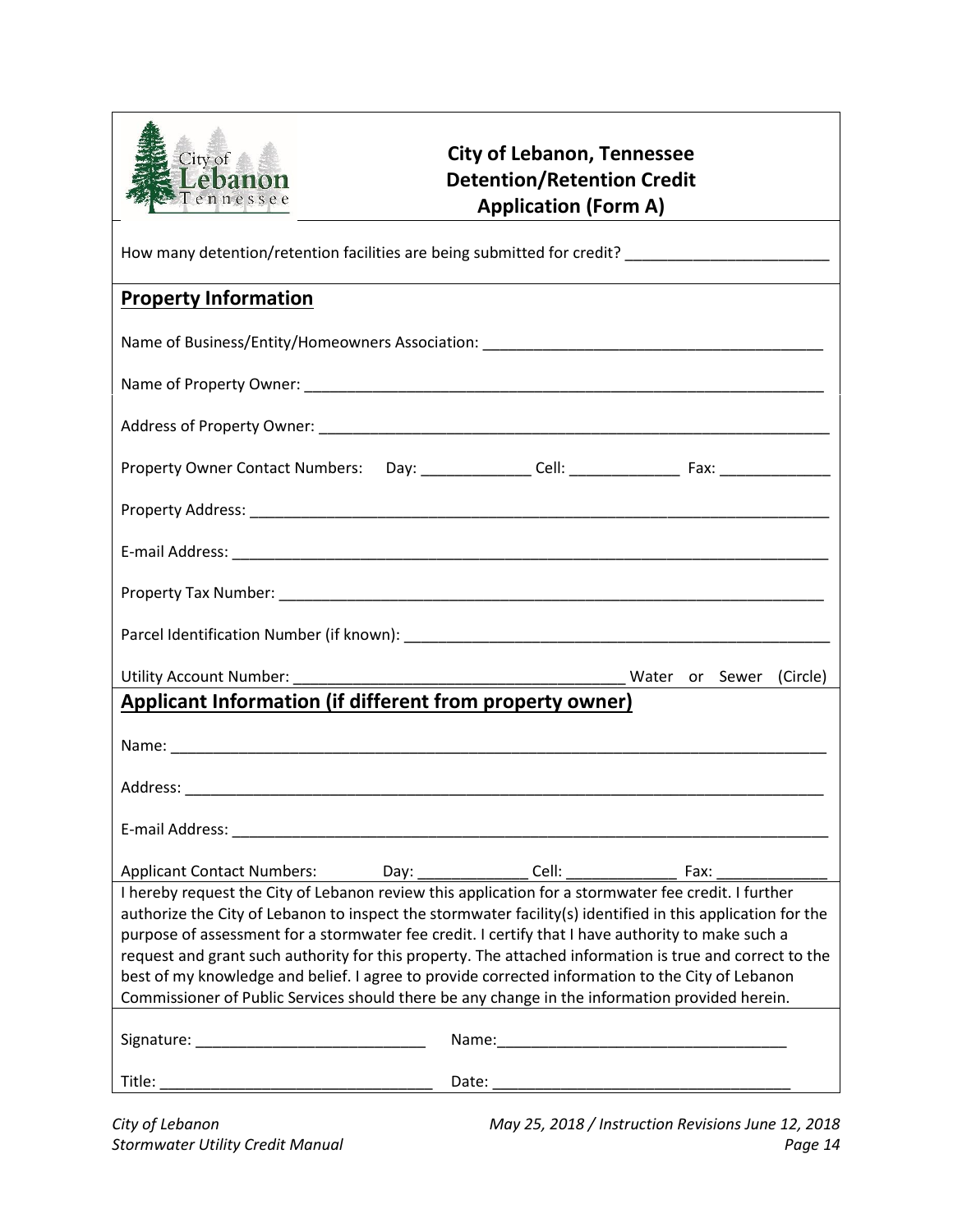

# **City of Lebanon, Tennessee Stormwater Facility Information (Form B)**

(Attach a separate sheet for each facility with a site plan or sketch if available.)

Facility Number (e.g., 1, 2, 3 ...):  $\Box$ 

In which attachment is the facility shown? \_\_\_\_\_\_\_\_\_\_\_\_\_\_\_\_\_\_\_\_\_\_\_\_\_\_\_\_\_\_\_\_\_\_\_\_\_\_\_\_\_\_\_\_\_\_\_\_

Closest Cross Street:

Facility Distance and Direction from Cross Street:

Facility is located on which side of the street (North, etc.)?

Landmark $(s)$ , if any:

Generally, where on the site is the facility located?

Description of Facility:

### **ENGINEER'S CERTIFICATION:**

I hereby certify that the detention/retention facility described in Form B has been constructed in substantial conformance with pertinent design requirements and that the detention/retention facility is in an acceptable state of maintenance and repair, and is operating as designed. I further certify that these calculations, technical details and information provided reflect accurately the condition of the detention/retention facility at the time of my inspection.

\_\_\_\_\_\_\_\_\_\_\_\_\_\_\_\_\_\_\_\_\_\_\_\_\_\_\_\_\_\_\_\_\_\_\_\_\_\_\_\_\_\_\_\_\_\_\_\_\_\_\_\_\_\_\_\_\_\_\_\_\_\_\_\_\_\_\_\_\_\_\_\_\_\_\_\_\_\_\_\_\_\_\_ \_\_\_\_\_\_\_\_\_\_\_\_\_\_\_\_\_\_\_\_\_\_\_\_\_\_\_\_\_\_\_\_\_\_\_\_\_\_\_\_\_\_\_\_\_\_\_\_\_\_\_\_\_\_\_\_\_\_\_\_\_\_\_\_\_\_\_\_\_\_\_\_\_\_\_\_\_\_\_\_\_\_\_

\_\_\_\_\_\_\_\_\_\_\_\_\_\_\_\_\_\_\_\_\_\_\_\_\_\_\_\_\_\_\_\_\_\_\_\_\_\_\_\_\_\_\_\_\_\_\_\_\_\_\_\_\_\_\_\_\_\_\_\_\_\_\_\_\_\_\_\_\_\_\_\_\_\_\_\_\_\_\_\_\_\_\_

| Signature and Seal                                                              |  |
|---------------------------------------------------------------------------------|--|
| State of Tennessee Licensed Professional Engineer                               |  |
|                                                                                 |  |
|                                                                                 |  |
|                                                                                 |  |
|                                                                                 |  |
|                                                                                 |  |
|                                                                                 |  |
|                                                                                 |  |
| Do not write in the shaded area (City use only).                                |  |
| Facility approved to receive credit (check one)? Yes                            |  |
| If no, provide a brief explanation for denial:                                  |  |
|                                                                                 |  |
|                                                                                 |  |
| If no, provide information on follow-up with applicant:                         |  |
|                                                                                 |  |
|                                                                                 |  |
|                                                                                 |  |
|                                                                                 |  |
|                                                                                 |  |
| A completed Detention/Retention Facility Inspection Checklist must be attached. |  |

*City of Lebanon May 25, 2018 / Instruction Revisions June 12, 2018 Stormwater Utility Credit Manual Page 15*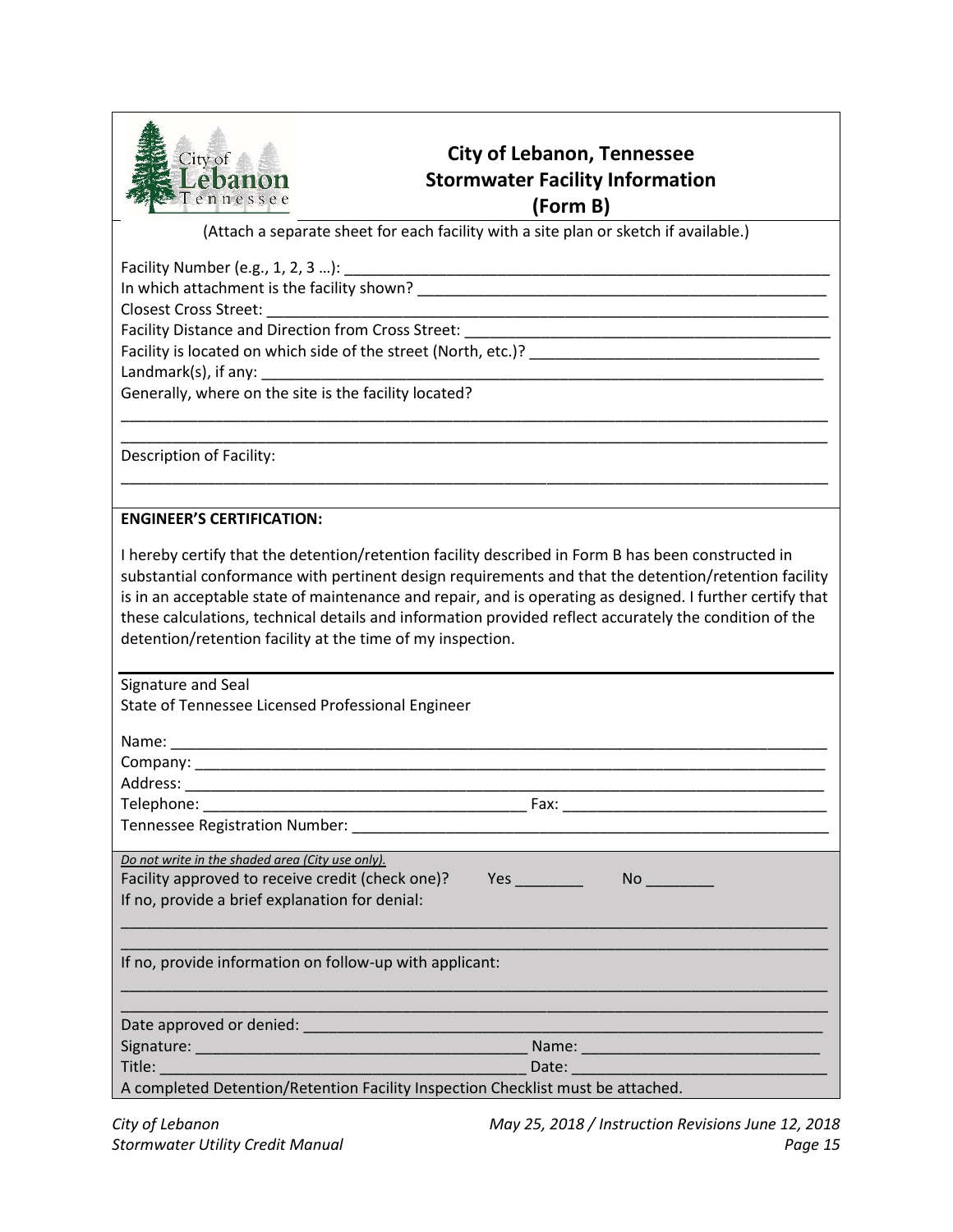| City of<br>Lebanon<br>Tennessee                                                                                                                                                                                                           | <b>City of Lebanon, Tennessee</b><br><b>Stormwater Facility Information</b><br>(Form C) |                                |
|-------------------------------------------------------------------------------------------------------------------------------------------------------------------------------------------------------------------------------------------|-----------------------------------------------------------------------------------------|--------------------------------|
|                                                                                                                                                                                                                                           | <b>HYDROLOGIC CHARACTERISTICS</b>                                                       |                                |
|                                                                                                                                                                                                                                           |                                                                                         | Facility #                     |
| All values below must pertain only to the areas of the site that discharge to the detention/retention facility.                                                                                                                           |                                                                                         |                                |
| <b>PRE-DEVELOPMENT CONDITIONS:</b>                                                                                                                                                                                                        |                                                                                         |                                |
| Hydrologic Method Used (check one): Rational _____ SCS Curve Number _____ Other ____ (Attach                                                                                                                                              |                                                                                         |                                |
| explanation as appropriate.)                                                                                                                                                                                                              |                                                                                         |                                |
|                                                                                                                                                                                                                                           |                                                                                         |                                |
|                                                                                                                                                                                                                                           |                                                                                         | acres                          |
|                                                                                                                                                                                                                                           |                                                                                         |                                |
|                                                                                                                                                                                                                                           |                                                                                         |                                |
|                                                                                                                                                                                                                                           |                                                                                         |                                |
|                                                                                                                                                                                                                                           |                                                                                         | hours                          |
|                                                                                                                                                                                                                                           |                                                                                         |                                |
|                                                                                                                                                                                                                                           |                                                                                         | cfs                            |
| <b>POST-DEVELOPMENT CONDITIONS:</b><br>Hydrologic Method Used (check one): Rational _____ SCS Curve Number _____ Other ____ (Attach<br>explanation as appropriate.)                                                                       |                                                                                         |                                |
|                                                                                                                                                                                                                                           |                                                                                         | acres                          |
|                                                                                                                                                                                                                                           |                                                                                         |                                |
|                                                                                                                                                                                                                                           |                                                                                         |                                |
|                                                                                                                                                                                                                                           |                                                                                         |                                |
| Explanation of Other Impervious Area(s):                                                                                                                                                                                                  |                                                                                         |                                |
|                                                                                                                                                                                                                                           |                                                                                         |                                |
|                                                                                                                                                                                                                                           |                                                                                         |                                |
| Total Impervious Area Draining to Facility (Sum of 1, 2, and 3 Above): __________________________acres                                                                                                                                    |                                                                                         |                                |
|                                                                                                                                                                                                                                           |                                                                                         | (C Factor or SCS Curve Number) |
| Time of Concentration:                                                                                                                                                                                                                    |                                                                                         | min (5 minutes minimum)        |
|                                                                                                                                                                                                                                           |                                                                                         |                                |
|                                                                                                                                                                                                                                           |                                                                                         |                                |
|                                                                                                                                                                                                                                           |                                                                                         | cfs                            |
|                                                                                                                                                                                                                                           |                                                                                         | cfs                            |
|                                                                                                                                                                                                                                           |                                                                                         | cfs                            |
|                                                                                                                                                                                                                                           |                                                                                         |                                |
|                                                                                                                                                                                                                                           |                                                                                         | $ft^3$                         |
|                                                                                                                                                                                                                                           |                                                                                         |                                |
| Attach stage-discharge-storage information in tabular form, storage volume calculations, outlet<br>description, overflow description, runoff calculations, and all other pertinent information necessary to<br>perform a detailed review. |                                                                                         |                                |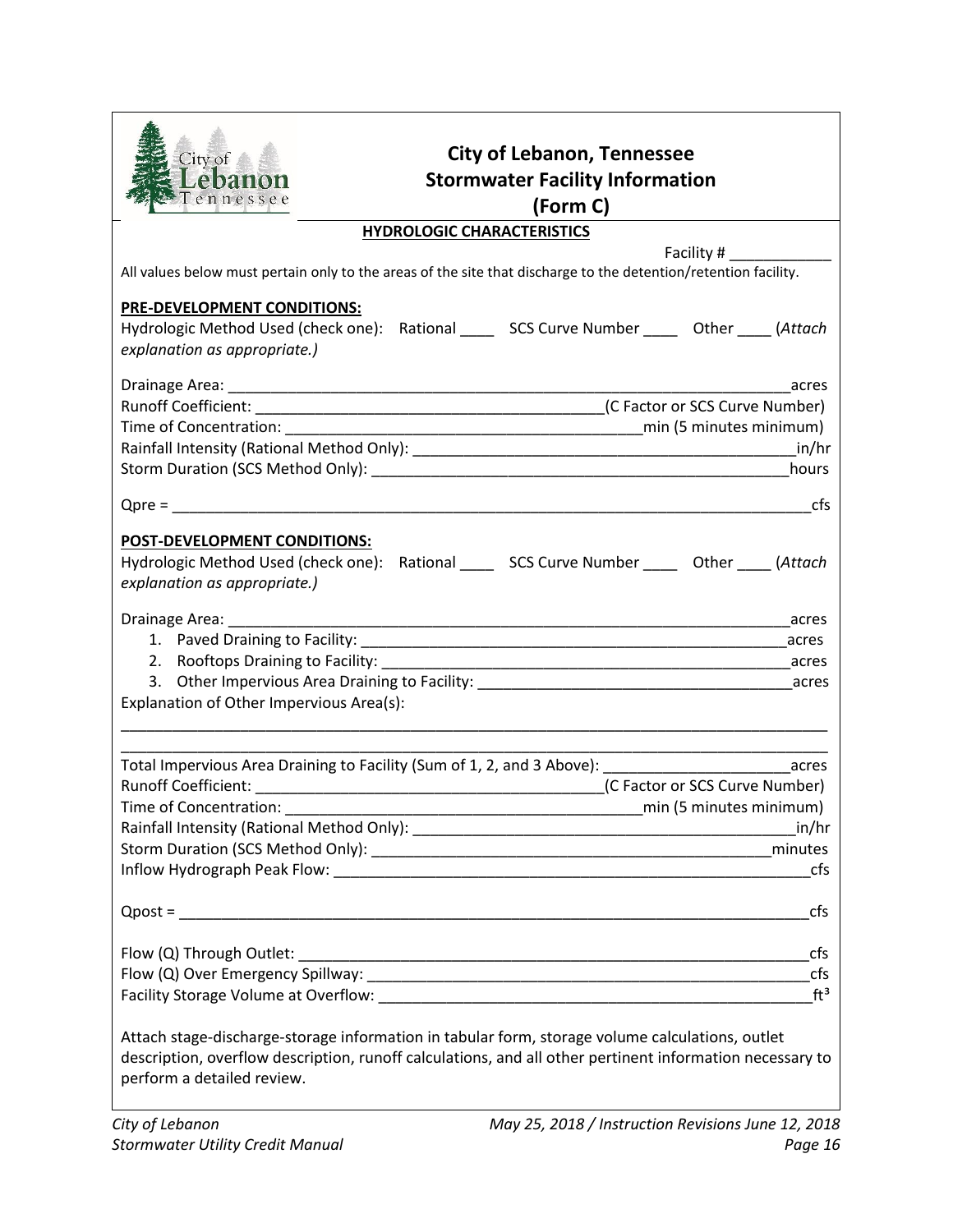

# **City of Lebanon, Tennessee Checklist for Detention/Retention Credit Application**

Completed "City of Lebanon Stormwater Utility Application for Credit for Stormwater Detention/Retention Facilities" Form Seal and signature of registered professional engineer Topographic map or site plan showing existing and proposed topographic contours, scale, and north arrow Vicinity map North arrow Existing and proposed topographic contours Dimensions describing the existing or proposed improvements Impervious delineations and labels (buildings, driveways, etc.) \_\_\_ Drainage area map, including off-site areas draining through existing or proposed controls Size and location of all existing stormwater structures, if applicable Construction drawing and details of existing or proposed stormwater controls, where applicable Final recorded document (deed description or plat) dedicating storm drainage and access easements, where applicable  $\overline{\phantom{a}}$ For retention ponds: Hydraulic calculations showing stage-discharge and stage-storage relationships of stormwater runoff storage facilities/structural controls, and the volume of the permanent pool. At a minimum, calculations must demonstrate that design criteria presented in the City of Lebanon requirements are met.  $\overline{\phantom{a}}$ For dry extended detention basins: At a minimum, runoff volume computations and structural control routings or calculations must demonstrate that design criteria presented in the City of Lebanon requirements are met.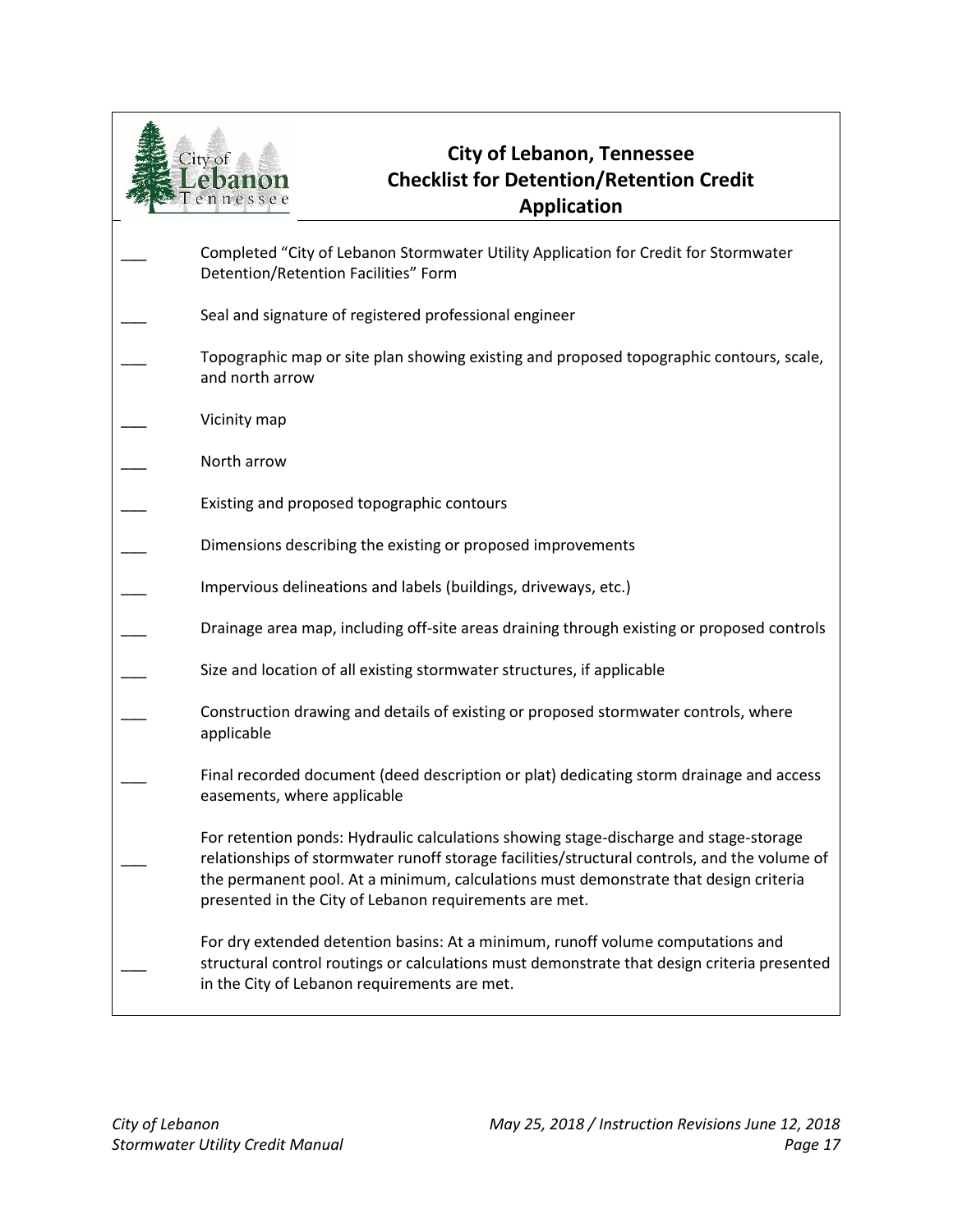

# **City of Lebanon, Tennessee Credit Application Review Form for Stormwater Detention/Retention Facilities**

#### *FOR STORMWATER USE ONLY. DO NOT MARK IN THIS SPACE.*

| Review Number: ______________                                                                                                                                                                                                  | Date Received: ____________                        | Returned: ____________________ |  |
|--------------------------------------------------------------------------------------------------------------------------------------------------------------------------------------------------------------------------------|----------------------------------------------------|--------------------------------|--|
| Review Number: 2008                                                                                                                                                                                                            | Date Received: National Property of the Contractor | Returned: ____________________ |  |
| Review Number: \\\end{\math{\math{\math{\math{\math{\math{\math{\math{\math{\math{\math{\math{\math{\math{\math{\math{\math{\math{\math{\math{\math{\math{\math{\math{\math{\math{\math{\math{\math{\math{\math{\math{\math{\m | Date Received: ____________                        | Returned: ____________________ |  |
| Date Approved: National Approved:                                                                                                                                                                                              |                                                    |                                |  |
|                                                                                                                                                                                                                                |                                                    |                                |  |
|                                                                                                                                                                                                                                |                                                    |                                |  |
| <b>Project Information:</b>                                                                                                                                                                                                    |                                                    |                                |  |
|                                                                                                                                                                                                                                |                                                    |                                |  |
| Credit Components (check all that apply):<br>$\_\_$ 2, 5, 10-year control (10% credit)<br>25-year control (10% credit)<br>50, 100-year control (15% credit)                                                                    |                                                    |                                |  |
|                                                                                                                                                                                                                                | Total Credit: <u>William Communication</u>         |                                |  |
|                                                                                                                                                                                                                                |                                                    | Effective Date: ______________ |  |
|                                                                                                                                                                                                                                |                                                    |                                |  |
| Required Special Construction/Other:                                                                                                                                                                                           |                                                    |                                |  |
|                                                                                                                                                                                                                                |                                                    |                                |  |
|                                                                                                                                                                                                                                |                                                    |                                |  |
|                                                                                                                                                                                                                                |                                                    |                                |  |
|                                                                                                                                                                                                                                |                                                    |                                |  |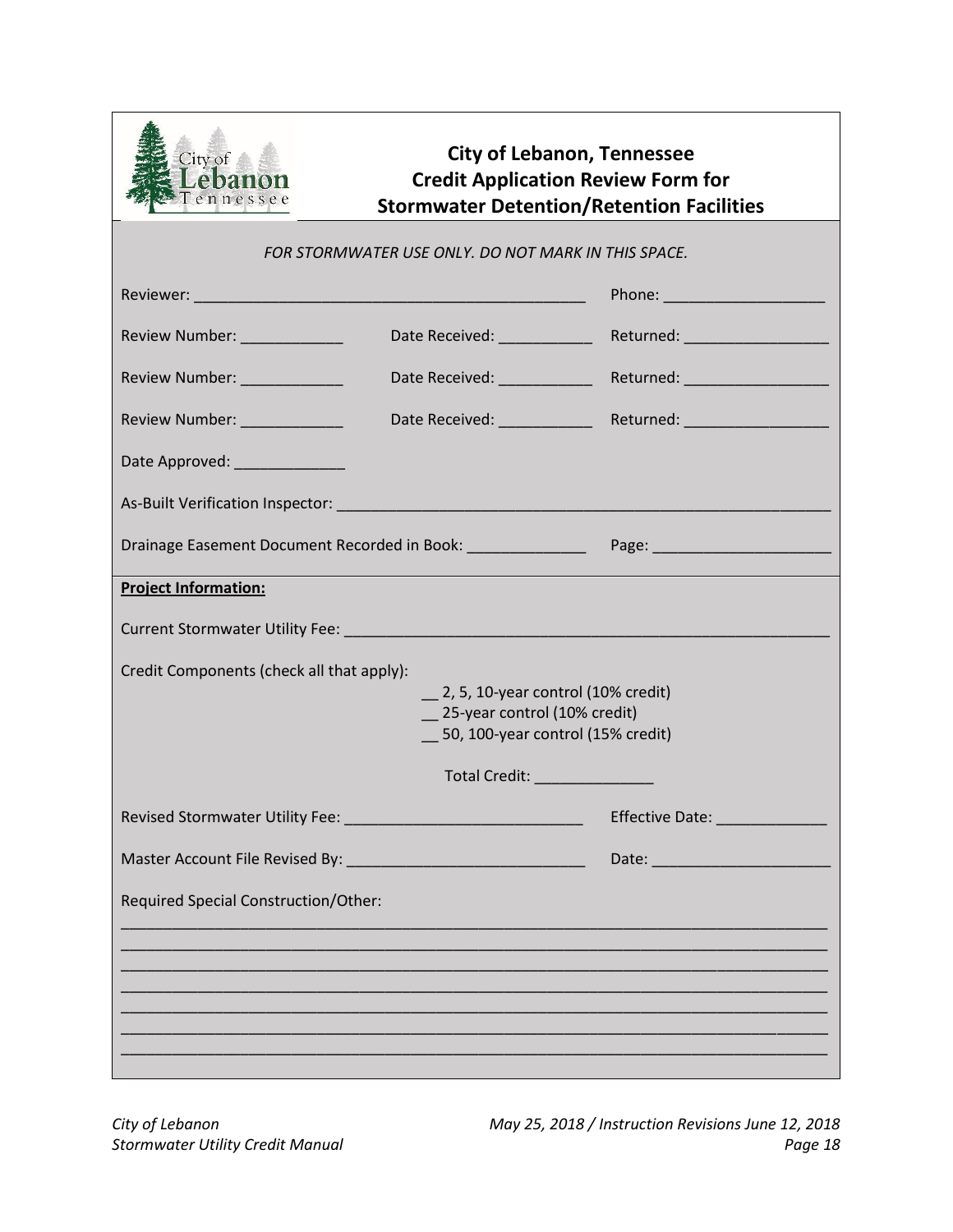

# **City of Lebanon, Tennessee Water Education Credit Application**

Instructions:

- 1. Contact the Commissioner of Public Services office to schedule a meeting to review the proposed curriculum. Email: [jeff.baines@lebanontn.org.](mailto:jeff.baines@lebanontn.org)
- 2. Fill out this form completely
- 3. A separate application must be made for each property for which a credit is being requested.
- 4. Forms must be signed by the financially responsible person if an individual, or if not an individual, by an officer, director, partner, or registered agent with authority to execute instruments for the financially responsible person.
- 5. Mail or hand-deliver the completed form to:

City of Lebanon Commissioner of Public Services 200 North Castle Heights Ave. Lebanon, TN 37087

| Property Owner Contact Numbers Day: _______________Cell: ________________________ Fax: _____________                                                                                                                                                                                                                                                                                                                           |  |  |  |  |
|--------------------------------------------------------------------------------------------------------------------------------------------------------------------------------------------------------------------------------------------------------------------------------------------------------------------------------------------------------------------------------------------------------------------------------|--|--|--|--|
|                                                                                                                                                                                                                                                                                                                                                                                                                                |  |  |  |  |
|                                                                                                                                                                                                                                                                                                                                                                                                                                |  |  |  |  |
|                                                                                                                                                                                                                                                                                                                                                                                                                                |  |  |  |  |
|                                                                                                                                                                                                                                                                                                                                                                                                                                |  |  |  |  |
|                                                                                                                                                                                                                                                                                                                                                                                                                                |  |  |  |  |
|                                                                                                                                                                                                                                                                                                                                                                                                                                |  |  |  |  |
| Attach a description of the water education curriculum being taught at this property. Include grade(s) and<br>number of students taught, number of instructors teaching the curriculum, teacher training requirements,<br>educational tools used, etc.                                                                                                                                                                         |  |  |  |  |
| I hereby request the City of Lebanon review this application for a stormwater fee credit. I certify that I<br>have authority to make such a request and grant such authority for this property. The attached<br>information is true and correct to the best of my knowledge and belief. I agree to provide corrected<br>information to the City of Lebanon Commissioner of Public Services or his designee should there be any |  |  |  |  |

change in the information provided herein.

| Title: Title:                                                       | Date: |
|---------------------------------------------------------------------|-------|
| Do not write in the shaded area (City use only).                    |       |
| Credit approved? Yes Mo Credit Amount (attach backup calculations): |       |
| If no, provide a brief explanation for denial:                      |       |
|                                                                     |       |
| If no, provide information on follow-up with applicant:             |       |
| Date approved or denied:                                            |       |
| Signature: Management of the Signature:                             | Name: |
| Title:                                                              | Date: |
|                                                                     |       |

*City of Lebanon May 25, 2018 / Instruction Revisions June 12, 2018 Stormwater Utility Credit Manual Page 19*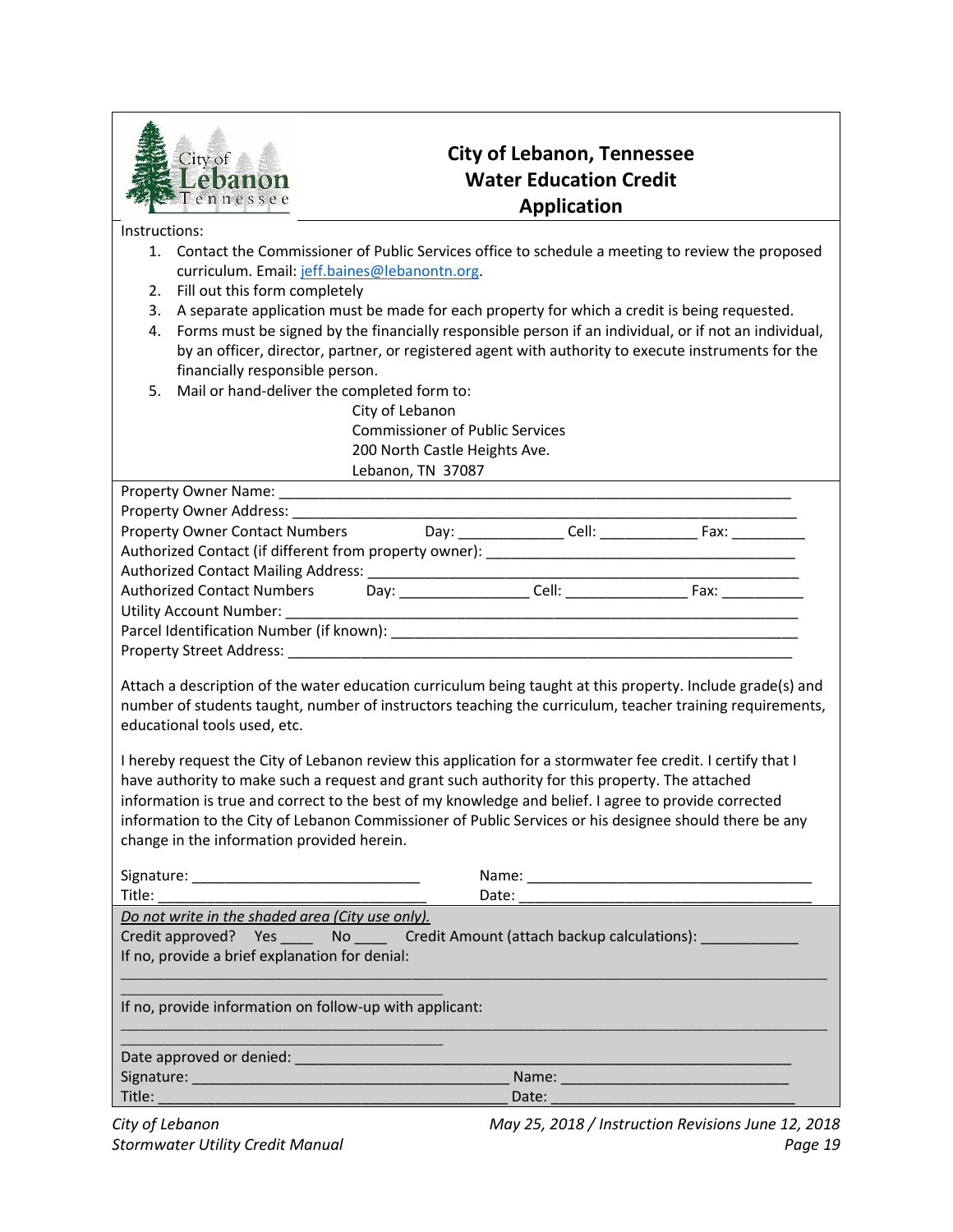

## **City of Lebanon, Tennessee TMSP Credit Application**

Instructions:

- 1. Fill out this form completely
- 2. A separate application must be made for each property for which a credit is being requested.
- 3. Forms must be signed by the financially responsible person if an individual, or if not an individual, by an officer, director, partner, or registered agent with authority to execute instruments for the financially responsible person.
- 4. Mail or hand-deliver the completed form to:
	- City of Lebanon Commissioner of Public Services 200 North Castle Heights Ave. Lebanon, TN 37087

| Property Owner Name:                                   |      |       |      |  |
|--------------------------------------------------------|------|-------|------|--|
| Property Owner Address:                                |      |       |      |  |
| <b>Property Owner Contact Numbers</b>                  | Dav: | Cell: | Fax: |  |
| Authorized Contact (if different from property owner): |      |       |      |  |
| Authorized Contact Mailing Address:                    |      |       |      |  |

| <b>Authorized Contact Numbers</b>        | Dav: | Cell: | Fax: |  |
|------------------------------------------|------|-------|------|--|
| Utility Account Number:                  |      |       |      |  |
| Parcel Identification Number (if known): |      |       |      |  |
| <b>Property Street Address:</b>          |      |       |      |  |
| Name of Dermitted Eacility               |      |       |      |  |

| INGHITE OF FELLIBRIC FACILITY.                |    |
|-----------------------------------------------|----|
| Date of Notice of Intent (attach a copy):     |    |
| Date of Notice of Coverage (attach a copy):   |    |
| Is a copy of the Facility SWPPP attached? Yes | NΟ |

I hereby request the City of Lebanon review this application for a stormwater fee credit. I certify that I have authority to make such a request and grant such authority for this property. The attached information is true and correct to the best of my knowledge and belief. I agree to provide corrected information to the City of Lebanon Commissioner of Public Services or his designee should there be any change in the information provided herein.

|                                                                                                                                                                                                                                     | Name:                                                                                                                                                                                                                          |
|-------------------------------------------------------------------------------------------------------------------------------------------------------------------------------------------------------------------------------------|--------------------------------------------------------------------------------------------------------------------------------------------------------------------------------------------------------------------------------|
| <b>Title:</b> The contract of the contract of the contract of the contract of the contract of the contract of the contract of the contract of the contract of the contract of the contract of the contract of the contract of the c | Date: the control of the control of the control of the control of the control of the control of the control of the control of the control of the control of the control of the control of the control of the control of the co |
| Do not write in the shaded area (City use only).                                                                                                                                                                                    |                                                                                                                                                                                                                                |
| Credit approved? Yes ______ No _____                                                                                                                                                                                                |                                                                                                                                                                                                                                |
| If no, provide a brief explanation for denial:                                                                                                                                                                                      |                                                                                                                                                                                                                                |
|                                                                                                                                                                                                                                     |                                                                                                                                                                                                                                |
| If no, provide information on follow-up with applicant:                                                                                                                                                                             |                                                                                                                                                                                                                                |
|                                                                                                                                                                                                                                     |                                                                                                                                                                                                                                |
| Date approved or denied: National Contract of the Contract of the Contract of the Contract of the Contract of                                                                                                                       |                                                                                                                                                                                                                                |
|                                                                                                                                                                                                                                     | Name: Name:                                                                                                                                                                                                                    |
| Title: 2008 - 2008 - 2010 - 2010 - 2011 - 2012 - 2012 - 2012 - 2012 - 2012 - 2012 - 2012 - 2013 - 2014 - 2012                                                                                                                       | Date:                                                                                                                                                                                                                          |
|                                                                                                                                                                                                                                     | $M_{\text{max}}$ 35, 3040 $M_{\text{max}}$ is the projection bound 43, 304                                                                                                                                                     |

*City of Lebanon May 25, 2018 / Instruction Revisions June 12, 2018 Stormwater Utility Credit Manual Page 20*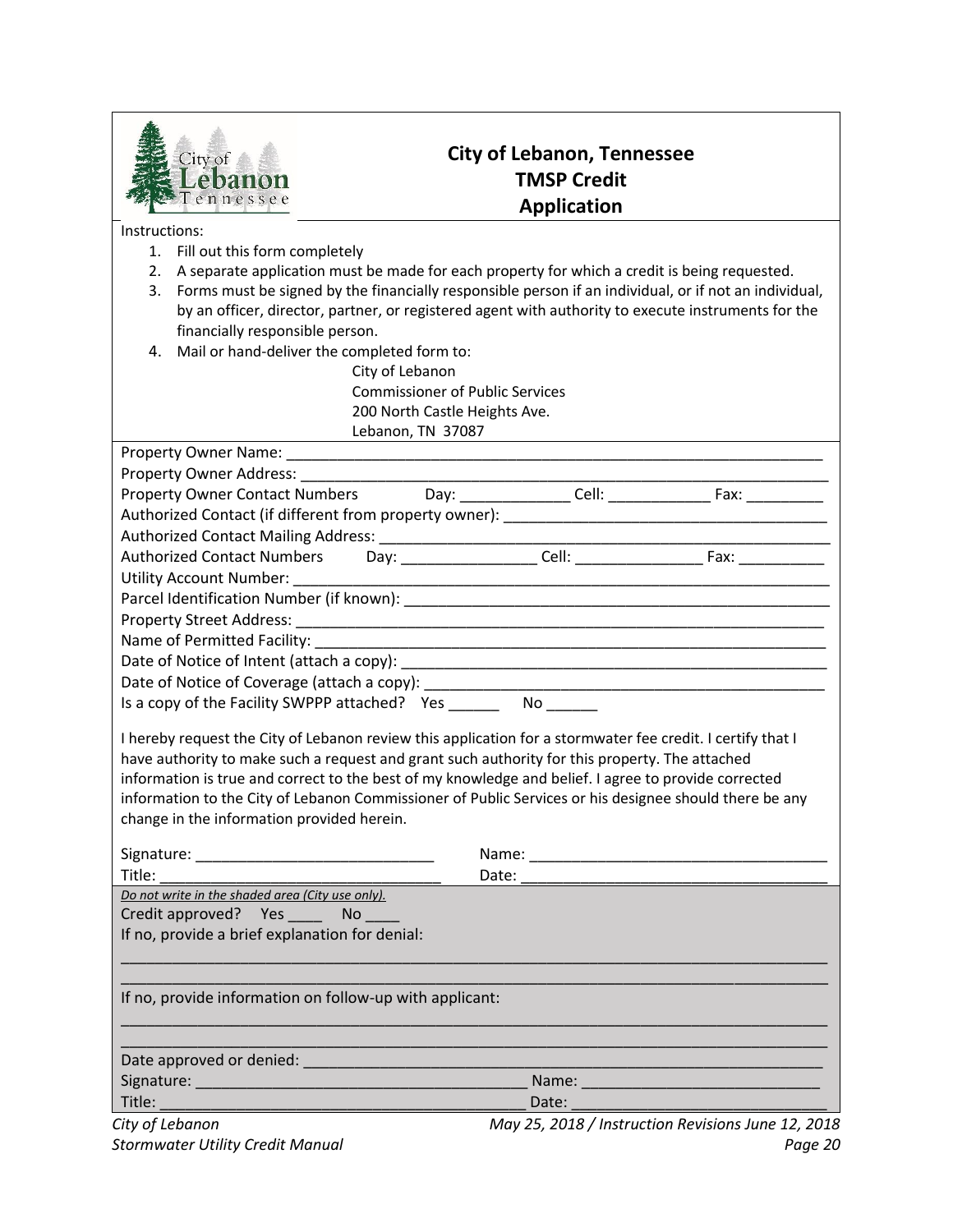

# **City of Lebanon, Tennessee Water Quality BMP Credit Application (Form D)**

| <b>Property Information</b>                                                                                                                                                                                            | <u> 1989 - Johann Stoff, deutscher Stoffen und der Stoffen und der Stoffen und der Stoffen und der Stoffen und de</u> |  |
|------------------------------------------------------------------------------------------------------------------------------------------------------------------------------------------------------------------------|-----------------------------------------------------------------------------------------------------------------------|--|
| Name of Business/Entity/Homeowners Association: _________________________________                                                                                                                                      |                                                                                                                       |  |
|                                                                                                                                                                                                                        |                                                                                                                       |  |
|                                                                                                                                                                                                                        |                                                                                                                       |  |
|                                                                                                                                                                                                                        |                                                                                                                       |  |
|                                                                                                                                                                                                                        |                                                                                                                       |  |
|                                                                                                                                                                                                                        |                                                                                                                       |  |
|                                                                                                                                                                                                                        |                                                                                                                       |  |
|                                                                                                                                                                                                                        |                                                                                                                       |  |
|                                                                                                                                                                                                                        |                                                                                                                       |  |
| Applicant Information (if different from property owner)                                                                                                                                                               |                                                                                                                       |  |
|                                                                                                                                                                                                                        |                                                                                                                       |  |
|                                                                                                                                                                                                                        |                                                                                                                       |  |
|                                                                                                                                                                                                                        |                                                                                                                       |  |
|                                                                                                                                                                                                                        |                                                                                                                       |  |
| I hereby request the City of Lebanon review this application for a stormwater fee credit. I further authorize                                                                                                          |                                                                                                                       |  |
| the City of Lebanon to inspect BMPs identified in this application for the purpose of assessment for a                                                                                                                 |                                                                                                                       |  |
| stormwater fee credit. I certify that I have authority to make such a request and grant such authority for                                                                                                             |                                                                                                                       |  |
| this property. The attached information is true and correct to the best of my knowledge and belief. I agree<br>to provide corrected information to the City of Lebanon Commissioner of Public Services or his designee |                                                                                                                       |  |
| should there be any change in the information provided herein.                                                                                                                                                         |                                                                                                                       |  |
|                                                                                                                                                                                                                        |                                                                                                                       |  |
| Title:                                                                                                                                                                                                                 |                                                                                                                       |  |
| City of Lebanon                                                                                                                                                                                                        | May 25, 2018 / Instruction Revisions June 12, 2018                                                                    |  |

*Stormwater Utility Credit Manual Page 21*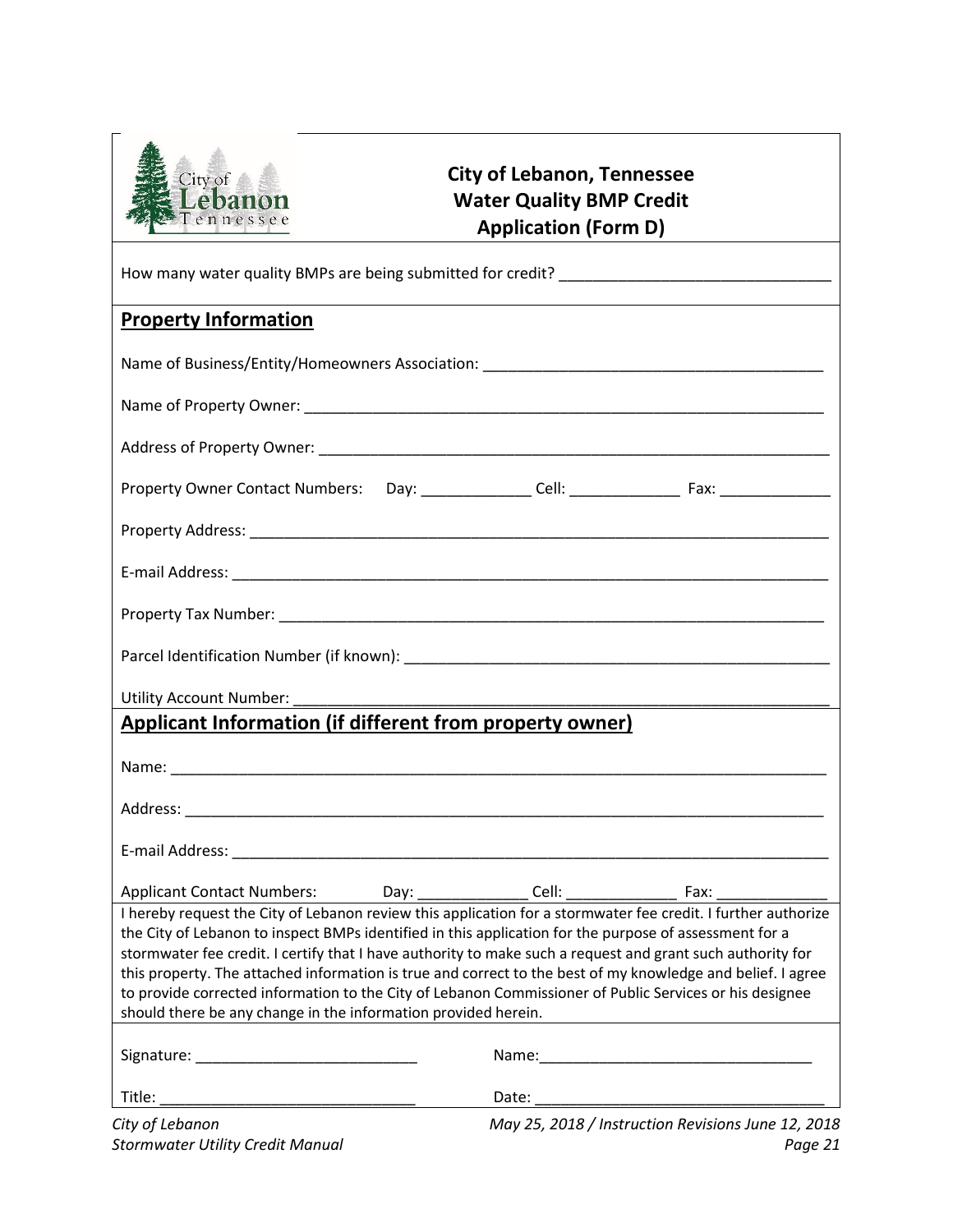

# **City of Lebanon, Tennessee Water Quality BMP (Form E)**

(Attach a separate sheet for each facility with a site plan or sketch if available.)

BMP Number (e.g., 1, 2, 3 …): \_\_\_\_\_\_\_\_\_\_\_\_\_\_\_\_\_\_\_\_\_\_\_\_\_\_\_\_\_\_\_\_\_\_\_\_\_\_\_\_\_\_\_\_\_\_\_\_\_\_\_\_\_\_\_\_\_\_

In which attachment is the BMP shown? \_\_\_\_\_\_\_\_\_\_\_\_\_\_\_\_\_\_\_\_\_\_\_\_\_\_\_\_\_\_\_\_\_\_\_\_\_\_\_\_\_\_\_\_\_\_\_\_\_\_

Closest Cross Street:

BMP Distance and Direction from Cross Street:

BMP is located on which side of the street (North, etc.)?

Landmark $(s)$ , if any:

Generally, where on the site is the BMP located?

Description of BMP:

### **ENGINEER'S CERTIFICATION:**

I hereby certify that the best management practice described in Form E has been constructed in substantial conformance with pertinent design requirements and that the BMP is in an acceptable state of maintenance and repair, and is operating as designed. I further certify that these calculations, technical details and information provided reflect accurately the condition of the BMP at the time of my inspection.

\_\_\_\_\_\_\_\_\_\_\_\_\_\_\_\_\_\_\_\_\_\_\_\_\_\_\_\_\_\_\_\_\_\_\_\_\_\_\_\_\_\_\_\_\_\_\_\_\_\_\_\_\_\_\_\_\_\_\_\_\_\_\_\_\_\_\_\_\_\_\_\_\_\_\_\_\_\_\_\_\_\_\_ \_\_\_\_\_\_\_\_\_\_\_\_\_\_\_\_\_\_\_\_\_\_\_\_\_\_\_\_\_\_\_\_\_\_\_\_\_\_\_\_\_\_\_\_\_\_\_\_\_\_\_\_\_\_\_\_\_\_\_\_\_\_\_\_\_\_\_\_\_\_\_\_\_\_\_\_\_\_\_\_\_\_\_

\_\_\_\_\_\_\_\_\_\_\_\_\_\_\_\_\_\_\_\_\_\_\_\_\_\_\_\_\_\_\_\_\_\_\_\_\_\_\_\_\_\_\_\_\_\_\_\_\_\_\_\_\_\_\_\_\_\_\_\_\_\_\_\_\_\_\_\_\_\_\_\_\_\_\_\_\_\_\_\_\_\_\_

Signature and Seal

State of Tennessee Licensed Professional Engineer

| Name:                          |      |  |
|--------------------------------|------|--|
| Company:                       |      |  |
| Address:                       |      |  |
| Telephone:                     | Fax: |  |
| Tennessee Registration Number: |      |  |

*Do not write in the shaded area (City use only).*

| Facility approved to receive credit (check one)? | <b>res</b> |
|--------------------------------------------------|------------|
| If no, provide a brief explanation for denial:   |            |

\_\_\_\_\_\_\_\_\_\_\_\_\_\_\_\_\_\_\_\_\_\_\_\_\_\_\_\_\_\_\_\_\_\_\_\_\_\_\_\_\_\_\_\_\_\_\_\_\_\_\_\_\_\_\_\_\_\_\_\_\_\_\_\_\_\_\_\_\_\_\_\_\_\_\_\_\_\_\_\_\_\_\_ If no, provide information on follow-up with applicant:

| <i>i ii</i> o, proviac iiionination on ionow ap with applicant. |  |  |
|-----------------------------------------------------------------|--|--|
|                                                                 |  |  |
|                                                                 |  |  |

| Date approved or denied: |       |
|--------------------------|-------|
| Signature:               | Name: |
| Title:                   | Date: |

\_\_\_\_\_\_\_\_\_\_\_\_\_\_\_\_\_\_\_\_\_\_\_\_\_\_\_\_\_\_\_\_\_\_\_\_\_\_\_\_\_\_\_\_\_\_\_\_\_\_\_\_\_\_\_\_\_\_\_\_\_\_\_\_\_\_\_\_\_\_\_\_\_\_\_\_\_\_\_\_\_\_\_

 $\mathsf{No} \_\_\_\_\_\_\_\_\$